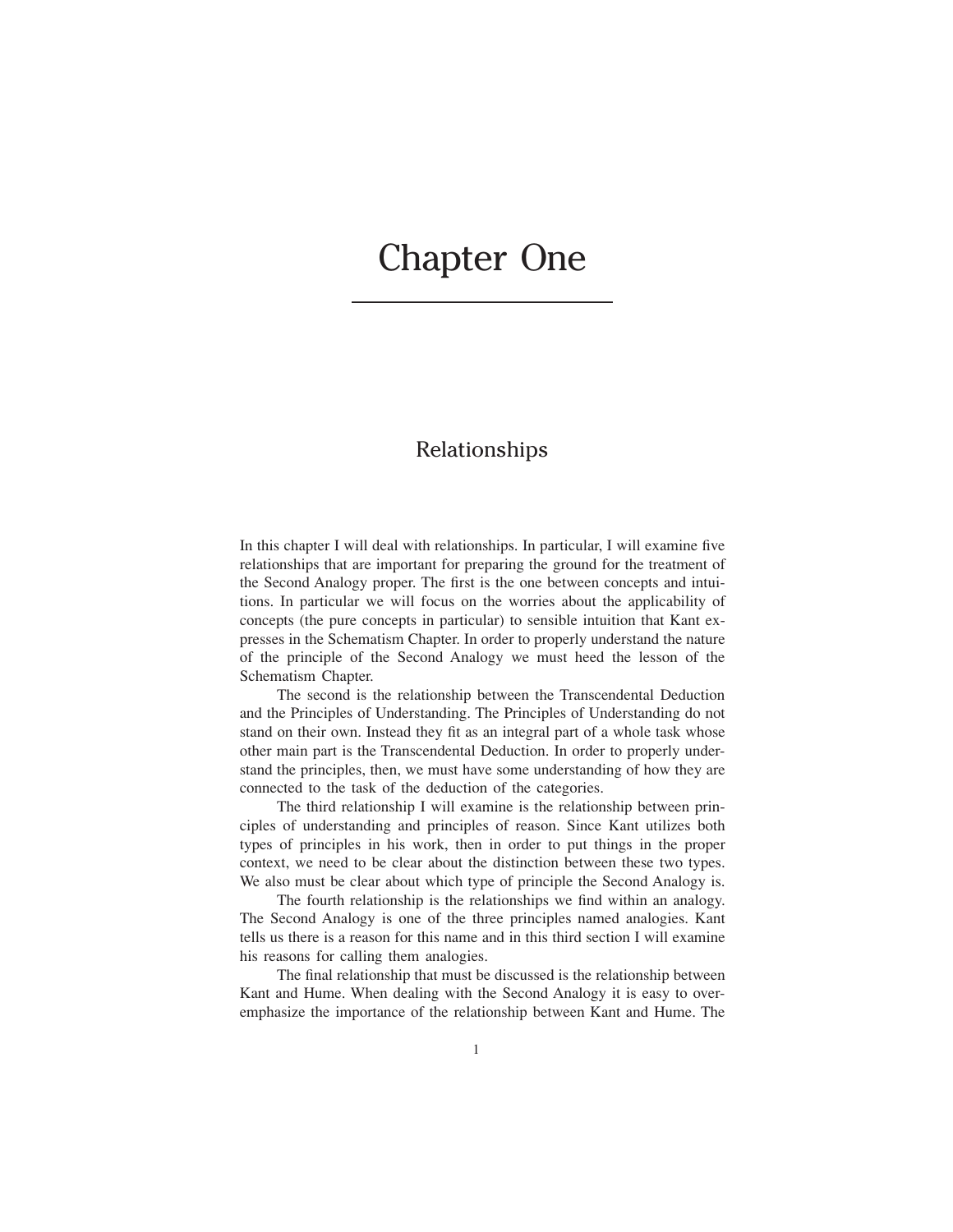Second Analogy is often regarded as the central text in which Kant attempted to answer Hume's skepticism concerning the causal principle, so naturally the relationship between Kant and Hume will be important when dealing with the Second Analogy. We should be clear, however, about two interrelated things. First, the Second Analogy alone cannot stand as a complete answer to Hume's position on the causal principle.<sup>1</sup> The Second Analogy itself is not a self-contained argument. The argument of the Second Analogy, especially when viewed as an answer to Hume, relies on crucial conclusions from other sections of the *Critique*. Secondly, the Second Analogy is more than simply a passage that Kant intended as an answer to Hume. The Second Analogy has a systematic role to play in the *Critique* as a whole. Overemphasizing its role as an answer to Hume tends to obscure this important role.

# CONCEPTS AND INTUITIONS

The Schematism, along with the Metaphysical Deduction, is one of the most maligned sections of the first *Critique*. The Schematism Chapter, however, is an important one for Kant. According to Kant the Schematism makes possible the transition from the Pure Concepts of Understanding (categories) to the Principles of Pure Understanding.2 Some commentators, however, believe that the distinction between categories and principles is artificial and unnecessary. Since this distinction seems to be Kant's reason for developing the Schematism in the first place, some argue that the Schematism too can be set aside as artificial and unnecessary. I argue, however, that the Schematism is far from being artificial or unnecessary. Instead it is best seen as a requirement of Kant's general theory of concepts.3 Kant develops this theory as an alternative that he takes to be more plausible than the theories of either the Rationalists (as typified by Leibniz) or the Empiricists (as typified by Hume). Unfortunately, the Schematism's role in this important project is easly overlooked because of the often confusing way Kant expresses his task in the opening four paragraphs of the Schematism Chapter.

<sup>1.</sup> Of course it should also be clear that the Second Analogy cannot stand alone as Kant's resolution of his general disagreement with Hume. The scope of Kant's criticisms of Hume go way beyond Hume's views on causation. Of course Kant's criticisms of Hume's position on the status of the causal principle are *part* of his disagreement with Hume. Kant did believe that Hume's mistake with regard to causation was symptomatic of the shortcomings involved with Hume's empiricism. So the criticisms of Hume's position on causation will be an important part of the overall criticism of Hume's position, but they cannot be the whole story.

<sup>2.</sup> For more on the difference between categories and principles see the section titled "The transcendental deduction and the principles" later in this chapter (p. 13ff).

<sup>3.</sup> I say general theory of concepts here in order to indicate that it is not just something he invents to deal with pure concepts. Instead, as we shall see below, it is something that must be utilized for all concepts.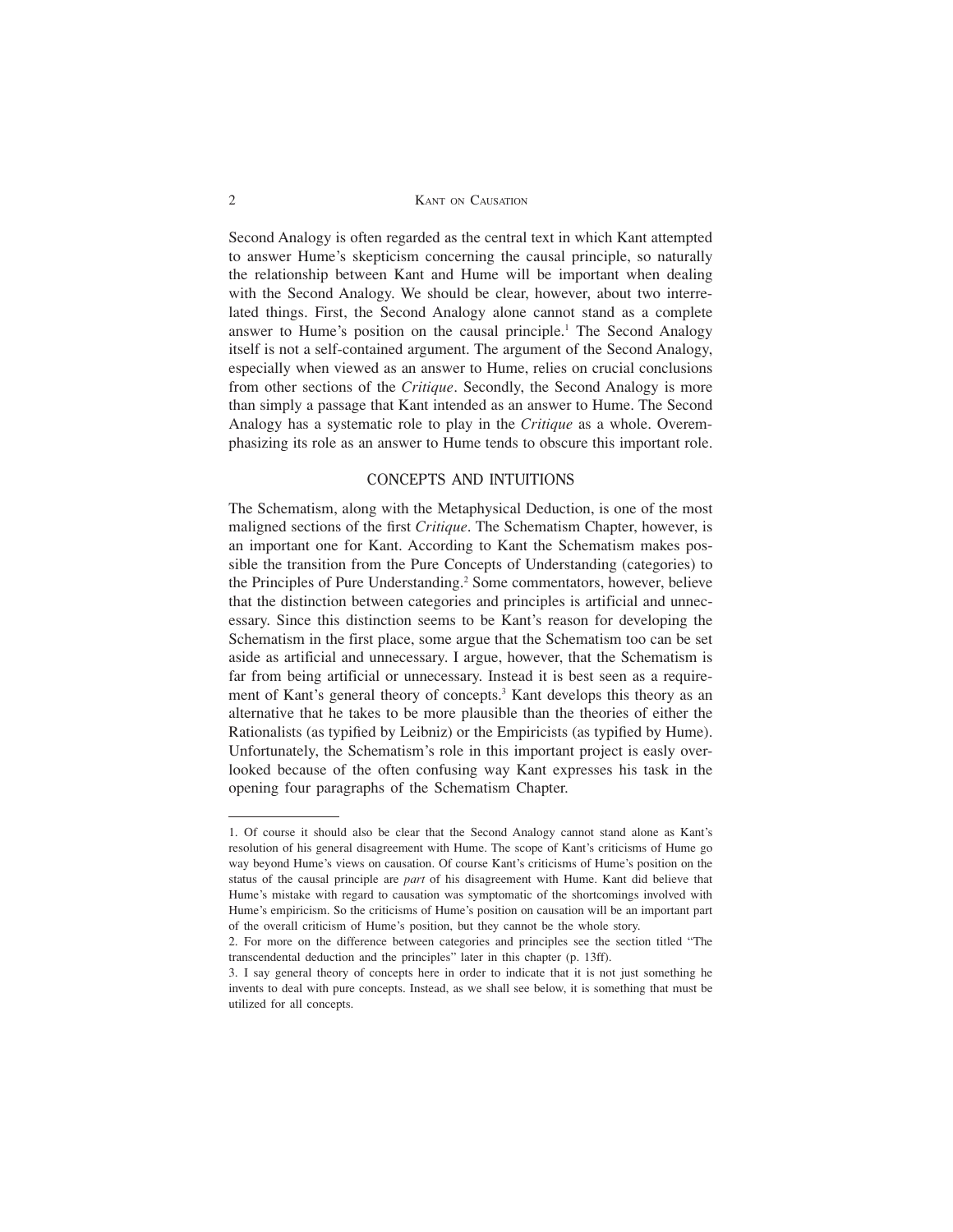# *Kant's introduction to the problem of the Schematism and his introductory solution*

At the beginning of the Schematism Kant introduces a problem that he suggests poses a threat to the task of the Analytic of Principles. The problem develops out of Kant's brief explanation of the general procedure through which one could find out whether some concept has application to experience (i.e., appearances). Kant tells us in the Schematism that we would do this by showing that some object (or objects) is (are) subsumed under the concept. That is, we must show that what is *conceptually* represented in a concept is *intuitively* represented in an object (A137/B176). Now, in order for this to be done, says Kant, "in all subsumption of an object under a concept, the representation of the former must be *homogeneous*<sup>4</sup> with the latter" (A137/ B176). Kant's example of how this works involves the concept of a plate and the concept of a circle. Kant tells us that "the empirical concept of a *plate* has homogeneity with the pure geometrical concept of a *circle*" (A137/B176). This is so, Kant writes, because "the roundness that is thought in the former can be intuited in the latter"  $(A137/B176)$ .<sup>5</sup> The problem is supposed to be, however, that this general procedure for subsuming objects under concepts will not work with the pure concepts of understanding.

For we must remember that the pure concepts of understanding are special sorts of concepts for Kant. Unlike empirical concepts, pure concepts (categories) cannot *all by themselves* be applied to appearances. For the

pure concepts of understanding are, in comparison with empirical intuitions (indeed with sensible intuitions in general), quite heterogenous<sup>6</sup> and can never be met with in any intuition. . . . For no one will say that a category, e.g., causality, could also be intuited through sense and is contained in appearance. (A137–3/B176–77)

So, how do we show that the pure concepts apply to appearances? Well, Kant claims we need to find some third thing that can mediate between the pure concepts and appearances. That is, something that is homogeneous with both the pure concepts and with appearances. Kant believes this third thing to be time. (A138/B177) So, by relating the pure concepts to time, they can then be related through time to appearances. The vehicle through which the pure concepts are related to time is the Schematism. So, according to Kant, it is

<sup>4.</sup> *gleichartig*—*"gleichartig"* in all its forms will be translated by some form of "homogeneous."

<sup>5.</sup> I should note that I do not in any way intend to suggest that I think Kant's illustration here is very helpful in making clear the nature of subsumption.

<sup>6.</sup> *ungleichartig*—*"ungleichartig"* in all its forms will be translated by some form of "heterogeneous."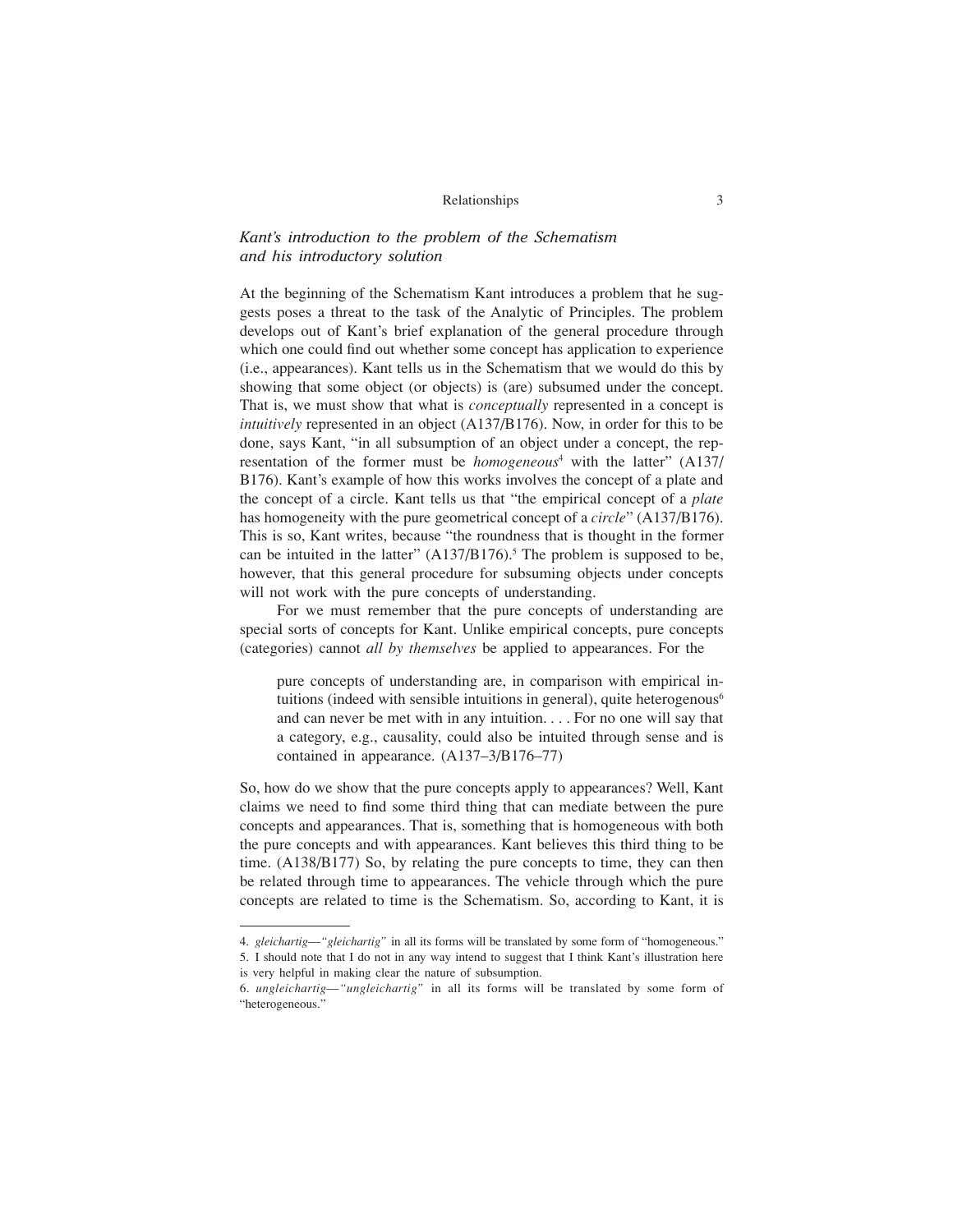possible to show, in the Analytic of Principles, that the individual categories have application (let alone necessary application) to experience only if the Schematism is utilized. So, the need for the Schematism, according to Kant's introduction, seems to arise because of the special heterogeneity of the pure concepts of understanding and sensible intuitions.

# *Kant's true task in the Schematism*

In the introduction to the Schematism, Kant focuses on the heterogeneity pure concepts are supposed to have with sensible intuitions, but we must not let that distract us from the bigger purpose lurking in the background. That is, in the Schematism Kant will be concerned with solving the problem of the applicability of not just the pure concepts, but of *all* concepts to sensible intuition. The application of pure concepts will turn out to be just a special case of the more general applicability problem. Perhaps the most important thing that gets obscured in all this is that it is because Kant has developed a new treatment of concepts that there is an applicability problem in the first place. The theories of concepts Kant rejects (i.e., those of Leibniz and Hume) have no applicability problem. It is only because Kant rejects their theories that, on the one hand, the applicability problem becomes an issue at all and, on the other hand, that the Schematism must be developed in order to solve the applicability problem created by Kant's theory of concepts.

To make the case for this position, there are three things that must be spelled out: First, we need to examine the theories of concepts utilized by Leibniz and Hume. Second, we need to examine Kant's rejection of their theories and see how this leads to there being an applicability problem. Finally, we must figure out how the Schematism is supposed to be utilized in order to solve the applicability problem. Once these have been spelled out we will be in a position to explain why this is important for Kant's proofs of the Principles of Understanding.

# *Leibniz*

According to the view attributed to Leibniz by Kant and a number of commentators,<sup>7</sup> concepts have a real homogeneity with perceptions. Concepts and

<sup>7.</sup> Whether or not Leibniz actually held the view that has been attributed to him remains, in my mind, an open question. As far as I can see Leibniz's writing on this matter does not provide us with any clear verdict one way or the other. Kant seems to attribute such a view to Leibniz in a number of places, but two examples are in § 8 in the Transcendental Aesthetic (A42ff/B59ff) and in the Appendix (The amphiboly of the concepts of reflection) to the Transcendental Analytic (A260ff/B316ff). Among the commentators who attribute such a view to Leibniz are Paton (see "Kant on the errors of Leibniz," in *Kant Studies Today,* ed. L. W. Beck [La Salle, Ill.: Open Court, 1969], 72–87) and Kemp Smith (see his *A Commentary to Kant's Critique of Pure Reason* [New York: The Humanities Press, 1950], 600–606).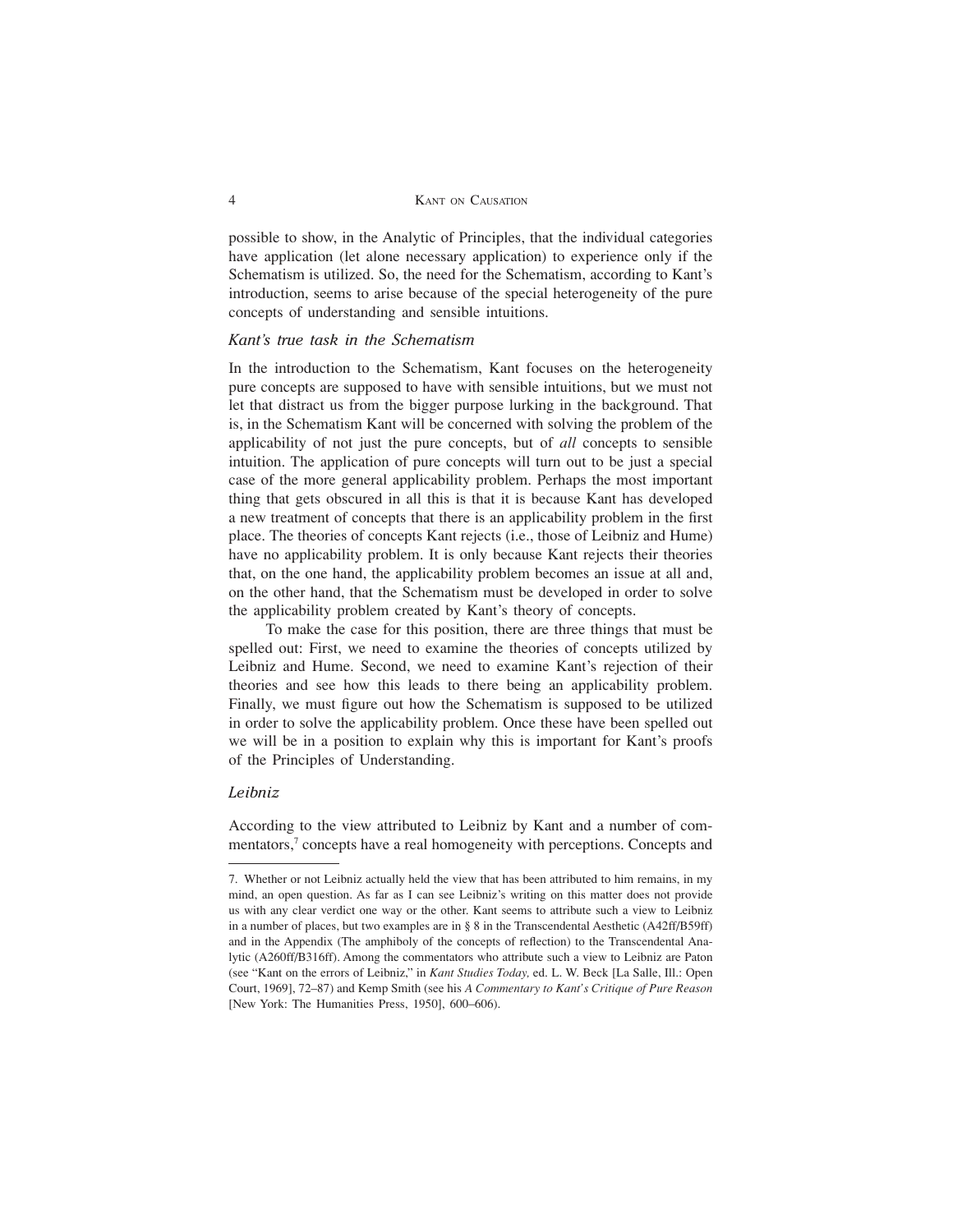perceptions are homogeneous in the sense that they are ultimately the same type of thing as each other. Perceptions are for Leibniz simply confused concepts. That is,

sense experience, in its intrinsic nature, is nothing but pure thought. Such thought, owing to the inexhaustible wealth of its conceptual significance, so confuses the mind which thus generates it, that only by prolonged analysis can larger and larger portions of it be construed into the conceptual judgments which have all along constituted its sole content. And in the process, space, time and motion lose all sensuous character, appearing in their true nature as orders of relation which can be adequately apprehended only in conceptual terms.<sup>8</sup>

It should be clear that Kant cannot accept such a view concerning the relation of concepts and intuitions. One of Kant's most fundamental assertions is that "experience contains two very heterogeneous elements, namely, a *matter* for cognition from the senses and a certain *form*, to order it, from the inner source of pure intuition and thought" (A86/B118). Intuitions and concepts are, according to Kant, the two distinct necessary elements of all of our cognition. The difference between these two elements "does not merely concern their form, as being clear or confused, but rather it concerns their source and content" (A44/B61–62). Intuitions arise from our sensibility, while concepts arise from our understanding. Sensibility, for Kant, is the capacity we have that enables us to become aware of objects. Understanding, on the other hand, is the capacity we have that enables our awareness of objects to be organized. Neither sensibility nor understanding can perform the function that is performed by the other. No matter how clear and distinct our intuitions are they can never function as concepts. No matter how confused and indistinct our thinking is concepts can never function as intuitions.

# *Hume*

For Hume, ideas and impressions are genuinely similar to each other. They are similar in two main ways. First of all, both ideas and impressions are imagistic—that is, both impressions and ideas can be thought of as being a type of picture.<sup>9</sup> The difference between these "consists in the degrees of

<sup>8.</sup> Kemp Smith, *Commentary,* 605.

<sup>9.</sup> John Yolton is a commentator who argues against this traditional view of impression and ideas. Yolton argues, in "Hume's Ideas," in *Hume Studies* volume VI number 1 (April 1980) that although ideas are "exact representations" of impressions, ideas need not be likened to images or pictures. This is clearly a minority position, however.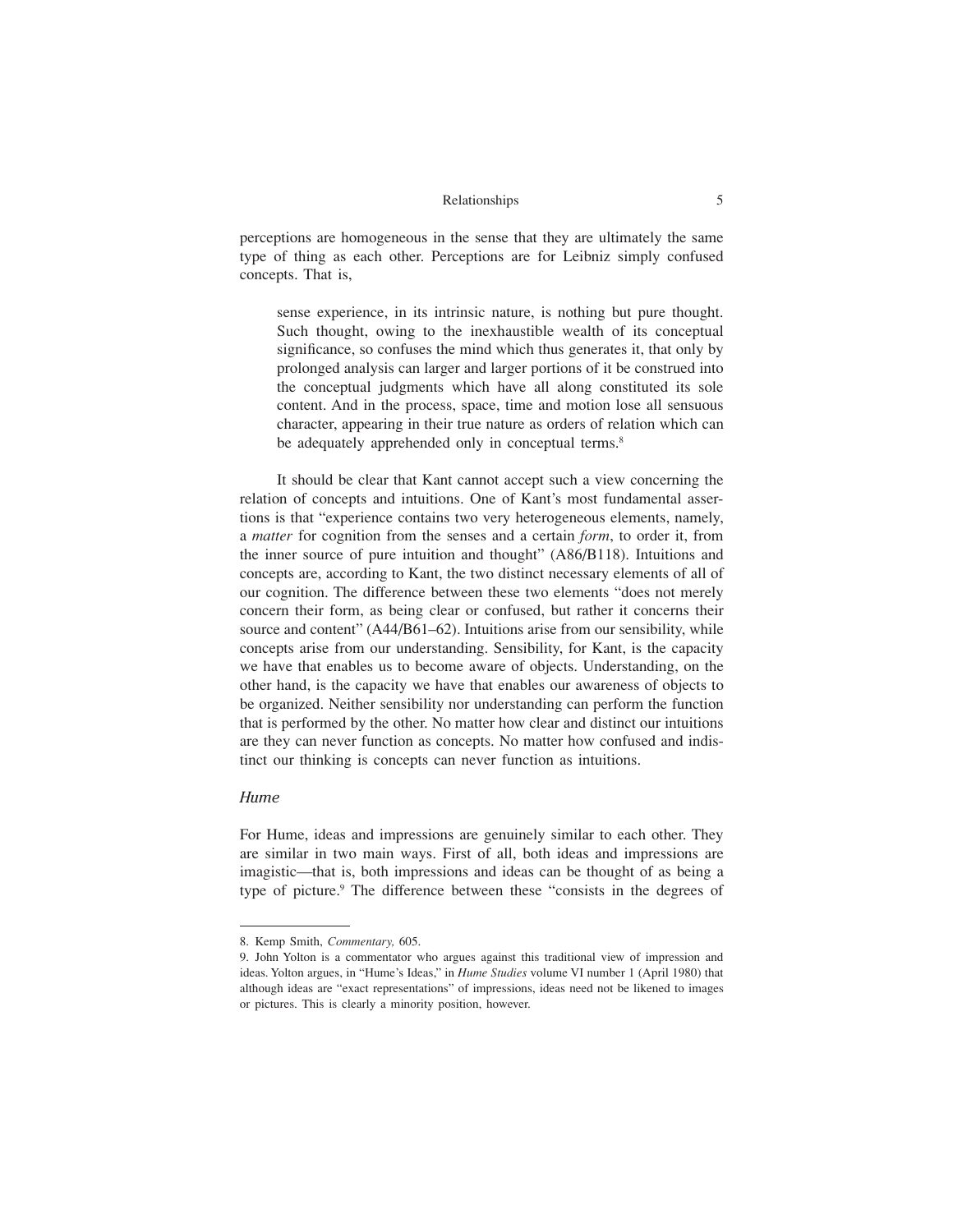force and liveliness, with which they strike upon the mind."10 Impressions enter the mind with the "most force and violence," while ideas are "the faint images" of impressions.<sup>11</sup> According to Hume, ideas are similar to impressions in a second way as well. Each idea is a copy of some set of impressions. In this vein, Hume writes that the contents of the mind are doubled. What first appears in the mind as an impression is then duplicated in the mind as an idea. According to Hume all impressions and ideas are either simple or complex. Simple impressions and ideas are atomic. That is, they cannot be resolved into a collection of simpler impressions or ideas. All complex impressions can be resolved into collections of simple impressions and all complex ideas can be resolved into collections of simple ideas. According to Hume, all simple ideas exactly resemble simple impressions. That is, the content of a simple idea is an exact copy of the content of some simple impression. Since each complex idea can be resolved into some set of simple ideas,12 and each simple idea is an exact copy of some simple impression, it follows that the content of a complex idea is an exact copy of the content of some *set* of simple impressions. So, ideas are similar to impressions in that each idea has the same content as some set of impressions.<sup>13</sup>

Kant, however, can accept neither that concepts have the same content as some set of intuitions nor that concepts and intuitions are both imagistic. Kant cannot accept that concepts have the same content as some set of intuitions, because, as we have seen above, according to Kant the difference between concepts and intuitions "does not merely concern their form, as being clear or confused, but rather it concerns their source and content" (A44/B61–62). Sensibility and understanding perform two different functions, both of which are necessary for cognition. Our intuitions provide the specific and determinate content in our cognition, while a concept "is always something general, and that serves as a rule" for unifying representations (A106, see also A69/B94). If a concept, however, has the same content as some set of intuitions, then its content would be *specific* and hence it would not be something general and so it could not serve as a rule for unifying

<sup>10.</sup> David Hume, *A Treatise of Human Nature*, Second Revised Edition by P. H. Nidditch (Oxford: At The Clarendon Press, 1978), Bk. I, pt. I, § I, 1. Henceforth cited simply as *Treatise*. 11. *Treatise* Bk. I, pt. I, § I, 1.

<sup>12.</sup> At *Treatise* Bk. I, pt. I, § I, 4. Hume writes that "we find, that all simple ideas and impressions resemble each other; and as the complex are formed from them, we may affirm in general, that these two species of perception are exactly correspondent." In the *Enquiry* (*An Enquiry Concerning Human Understanding*, ed. Eric Steinberg [Indianapolis: Hackett Publishing Company, 1977]) Hume writes that "when we analyse our thoughts or ideas, however, compounded or sublime, we always find, that they resolve themselves into such simple ideas as were copied from a precedent feeling or sentiment" (§ II, 11).

<sup>13.</sup> Hume, *Treatise,* 2–4. See also § II of the *Enquiry,* 9–13.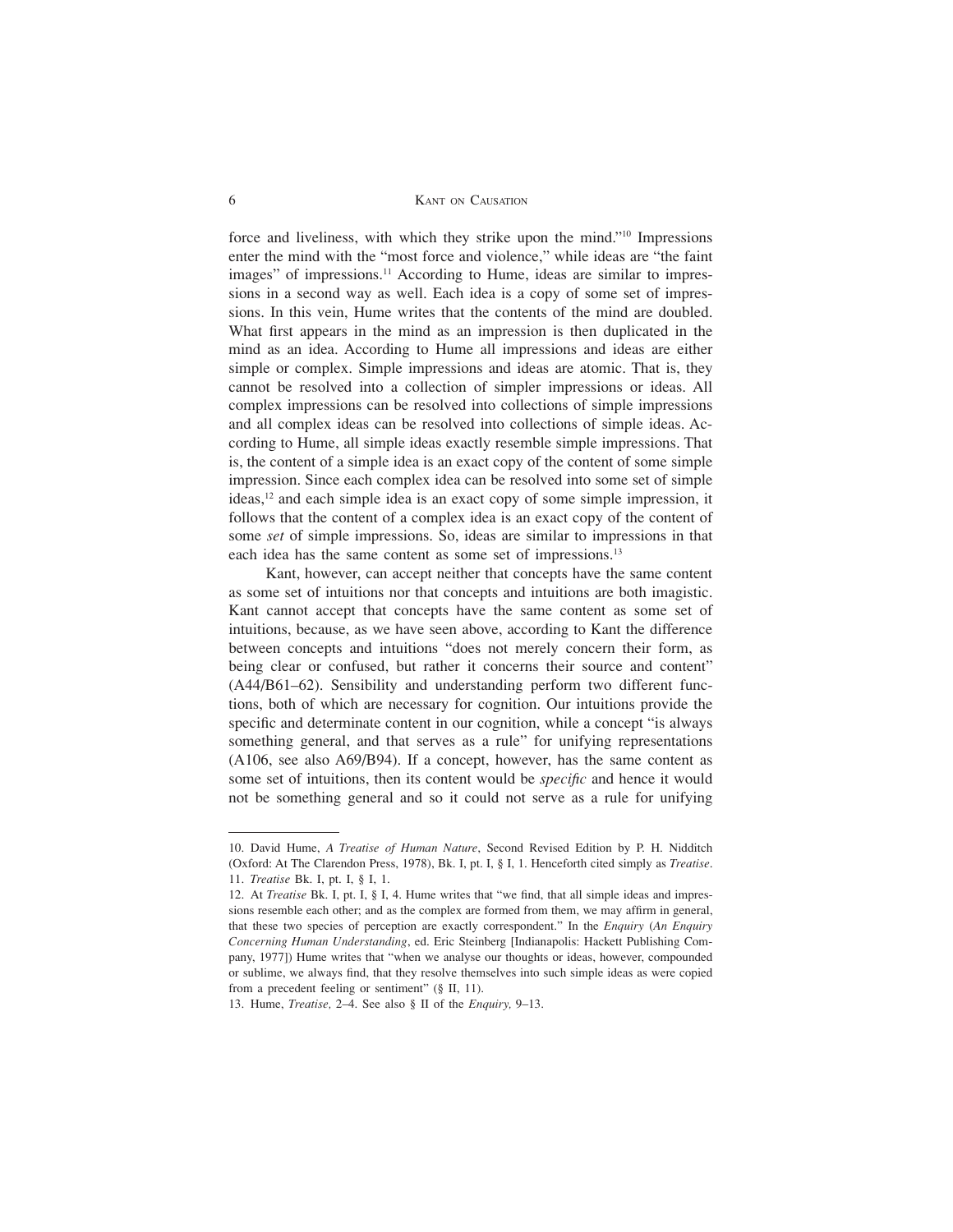representations. Since this is precisely the role concepts play, according to Kant, then he could not consistently hold that concepts have the same content as some set of intuitions.

Now, this can also be turned very quickly into an argument that Kant cannot allow both intuitions and concepts to be imagistic. Kant makes it clear that he believes that images are not themselves general, and thus in the Schematism Chapter Kant writes:

No image *[gar kein Bild]* of a triangle would ever be adequate to the concept of a triangle in general. For it would not attain the generality of the concept, which makes it valid for all triangles, . . . Still even less does an object of experience or an image of the same ever attain the empirical concept. (A141/B180)

So according to Kant, if a concept were an image, then its content would be specific and not general at all. If a concept were not something general, then it could not serve as a rule for unifying representations. Since this is precisely the role concepts play, according to Kant, he cannot consistently hold that concepts, like intuitions, are imagistic.

# *Leibniz, Hume, Kant, and applicability*

The important thing to notice is that on both Leibniz's and Hume's theories when it comes to apply concepts to sense perceptions we end up connecting two things of the same type. That is, in Leibniz's case, once we break sense perceptions down, we are ultimately comparing one concept (or set of concepts) to another. In Hume's case we end up comparing one image (or set of images) to another. The formats or structures of both things we are connecting are of the same type, so there is no special problem of the applicability of one to the other. When we turn to Kant's theory of concepts, however, it is a different story.

In general, according to Kant, concepts serve as rules that are used to organize (unify) our thought. Sensible intuitions, however, can be thought of as being imagistic (pictorial) representations. Now, when the question of application arises (Which intuitions, if any, are subsumed under this concept? Which concept[s] does this intuition fall under?) we may be at a loss for direction. Intuitively we might think that I must somehow compare some concept to some sensible intuition in order to see whether the content of the concept, which is represented discursively in the concept, stands in the appropriate relation to the content of some intuition, which is represented pictorially in the intuition. Yet this may not be so easy. For when I try to compare some particular concept with some particular intuition, I am not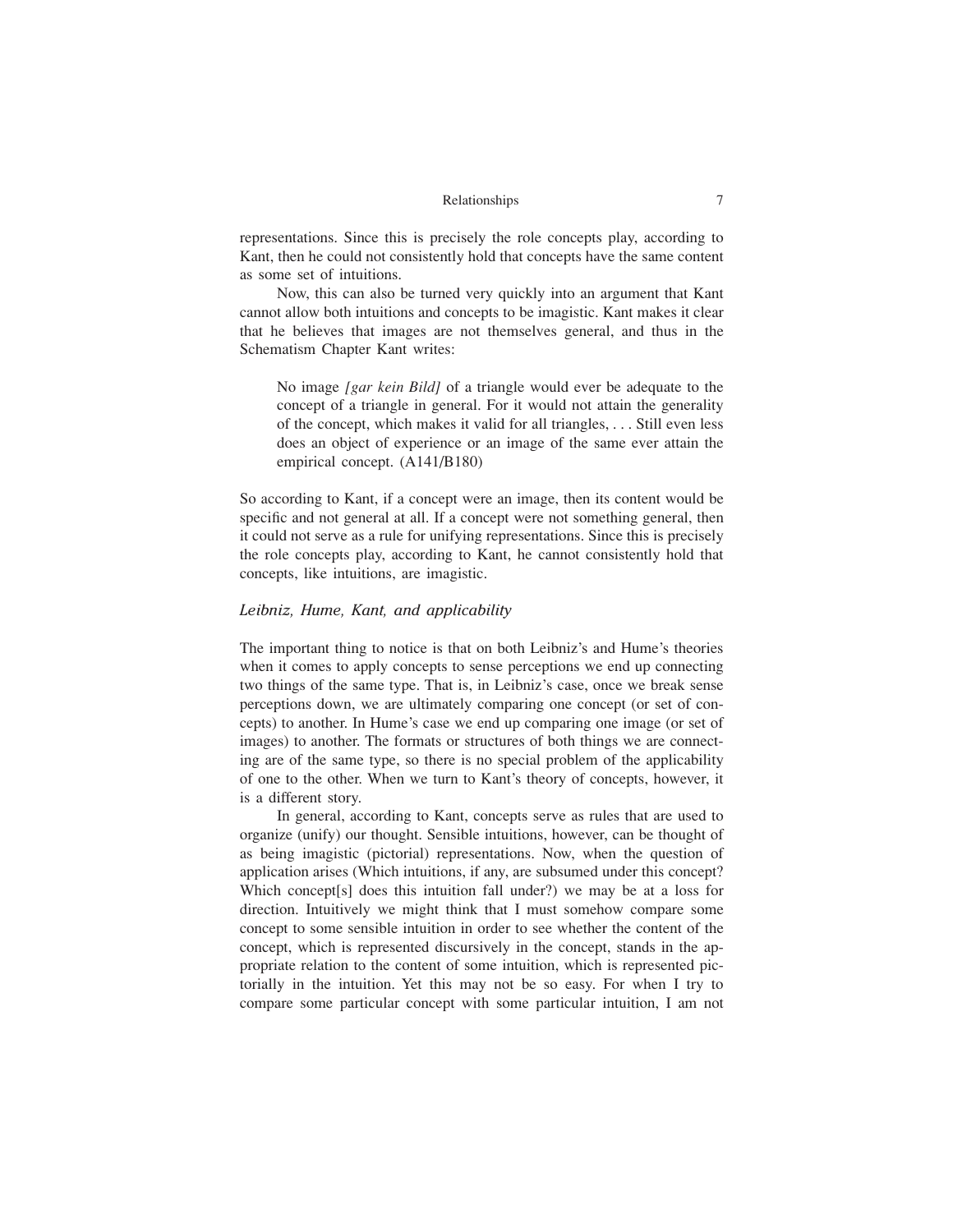exactly sure what to do. If I were comparing one intuition to another intuition or one concept to another concept, then I can see how to proceed—for the things I am comparing are of the same type. When I am asked to compare a discursive representation to an intuitive one, the task is not so easy. Yet there must be some way to make this comparison if we hold the three following claims (as Kant does): (1) sensible intuitions and concepts are two distinct types of mental representation, (2) it is sometimes the case that what is discursively and in a general way represented in a concept is correctly correlated with what is pictorially and concretely represented in some sensible intuition, and (3) we can tell when it is the case that a concept is correctly correlated with some sensible intuition.

Kant believes that this comparison can be and is in fact made via a general method of transforming the content of the rule for the organization of our thought (a concept) into something with pictorial content (an image). It is, then, the image that was developed from the concept that can be compared directly with the sensible intuition. This role of translator is precisely the role Kant believes is filled by schemata. The schema of a concept is the "representation of a general procedure of the imagination for providing a concept with its image" (A140/B179–80).

In the introduction to the Schematism Chapter Kant seems to imply that it is *only* pure concepts that require the services of schemata. There he implies that empirical concepts can be *directly* applied to sensible iintuitions while pure concepts cannot. Pure concepts can be applied to sensible intuitions, but not directly. That is, pure concepts require an *indirect* method of application. This indirect method of application requires the use of what Kant calls a schema. It is the schema that "mediates the subsumption of appearances under the category" (A139/B178).

It is only a few paragraphs later, however, that we come to realize Kant's real position is that pure sensible concepts (i.e., mathematical concepts) and empirical concepts require the use of a schema as well. Kant tells us that "in fact it is not images of objects, but schemata that lie at the foundation of our pure sensible concepts" (A140–41/B180). "Still even less," Kant continues,

does an object of experience or an image of the same ever attain the empirical concept, but rather this is always directly related to the schema of the imagination, as a rule for the determination of our intuition, in accordance with a certain general concept. (A141/B180)

So it turns out that neither mathematical concepts nor empirical concepts stand in immediate relation to sensible intuitions, but like pure concepts they too are "always directly related to the schema of the imagination" (A141/B180).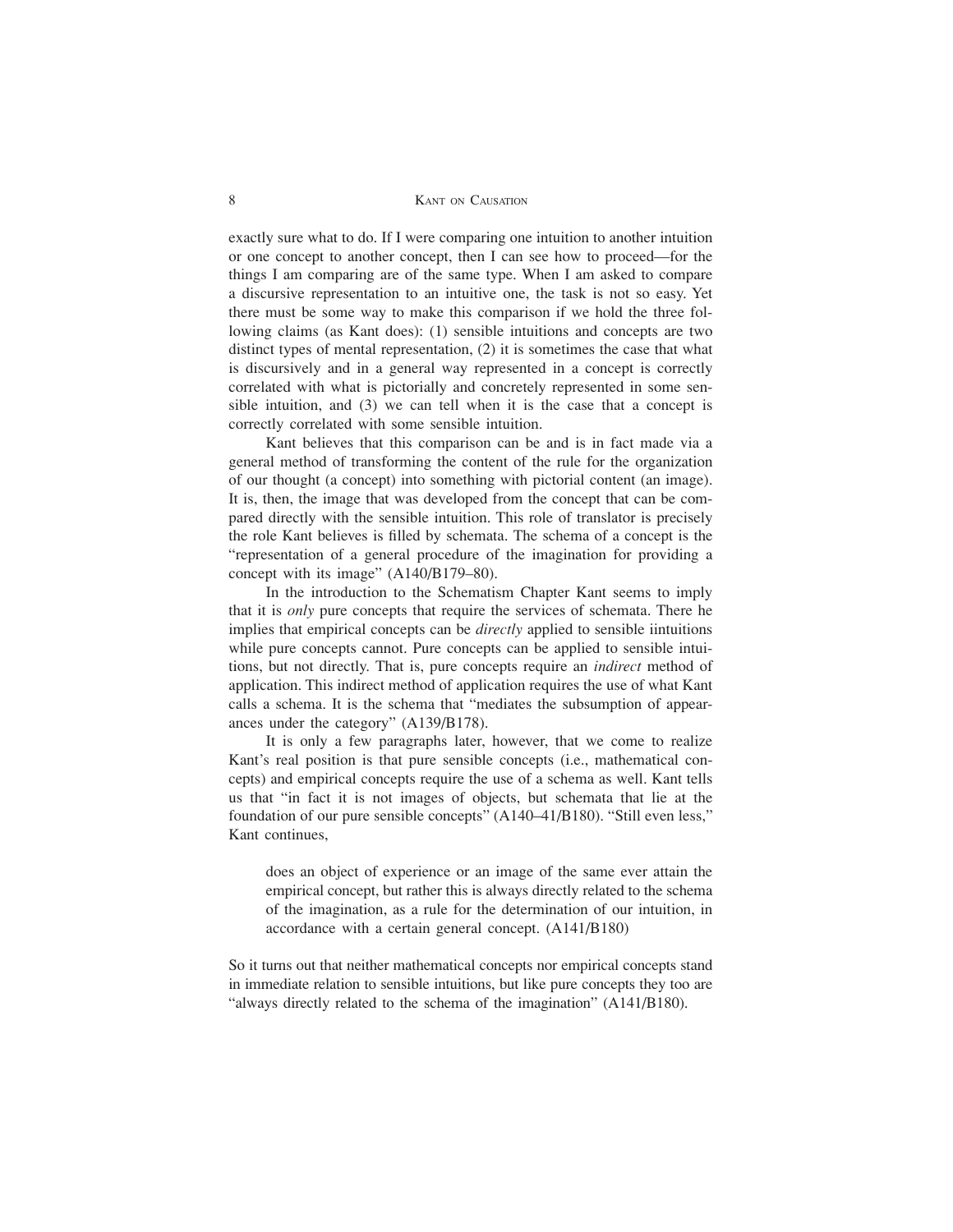Schemata for mathematical and empirical concepts are rules for producing spatial images that are correlated with the concept. It is this spatial image, derived from the concept through its schema, that can then be directly compared with sensible intuitions. Schemata for pure concepts, on the other hand, are not rules for producing spatial images. For "the schema of a pure concept of understanding is something that cannot be brought into any image at all" (A142/B181). Rather than being correlated with a spatial image, a pure concept is correlated with a transcendental time determination. That is, the pure concepts are correlated with distinct temporal structures or relationships—*temporal* images if you like.<sup>14</sup>

In the last few sections we have seen that in the *Critique of Pure Reason* Kant is committed to an explanatory account of concepts that is different than the account given by either Leibniz or Hume. Concepts and intuitions are distinct types of mental representations and neither can be reduced to the other—while intuitions are imagistic, concepts are rules for the organization of thought. In the Schematism Chapter itself we find Kant doing two main things toward developing his theory of concepts. First, he argues that thinking of concepts as being imagistic is inadequate.15 Second, and more importantly, he *sketches* a solution to a problem that seems to arise because of his theory of concepts: the problem of the application of concepts to intuitions.16

## *The importance of the Schematism*

So why is all of this important? There are two main reasons. The first has to do with the criticism raised at the very beginning of this section. That is, the criticism that since the Schematism was devised simply to make the artificial and unnecessary transition from categories to principles, then this makes the Schematism itself artificial and unnecessary. Once it has been shown, however, that the Schematism plays a crucial role in the development of Kant's

<sup>14.</sup> It may be worth noting here that this distinction between the product of the schema of a pure concept and the product of the schema of an empirical or mathematical concept is what can provide us with a way of technically preserving Kant's distinction between concepts that have or lack homogeneity with sensible intuitions. If an image can be produced through a concept's schema, then this concept is said to be homogeneous with sensible intuitions. If no image can be produced through a concept's schema, then the concept is said to be heterogeneous with sensible intuitions.

<sup>15.</sup> Note that here in the Schematism Chapter Kant does not spend any time arguing against the Leibnizian side of this coin. That is, in the Schematism Chapter itself Kant does not argue against the claim that sensible intuitions can ultimately be reduced to concepts.

<sup>16.</sup> For more on the reasons for using the word *sketches,* see the subsection "A Problem with Kant's Account of the Schematism" below p. 10ff.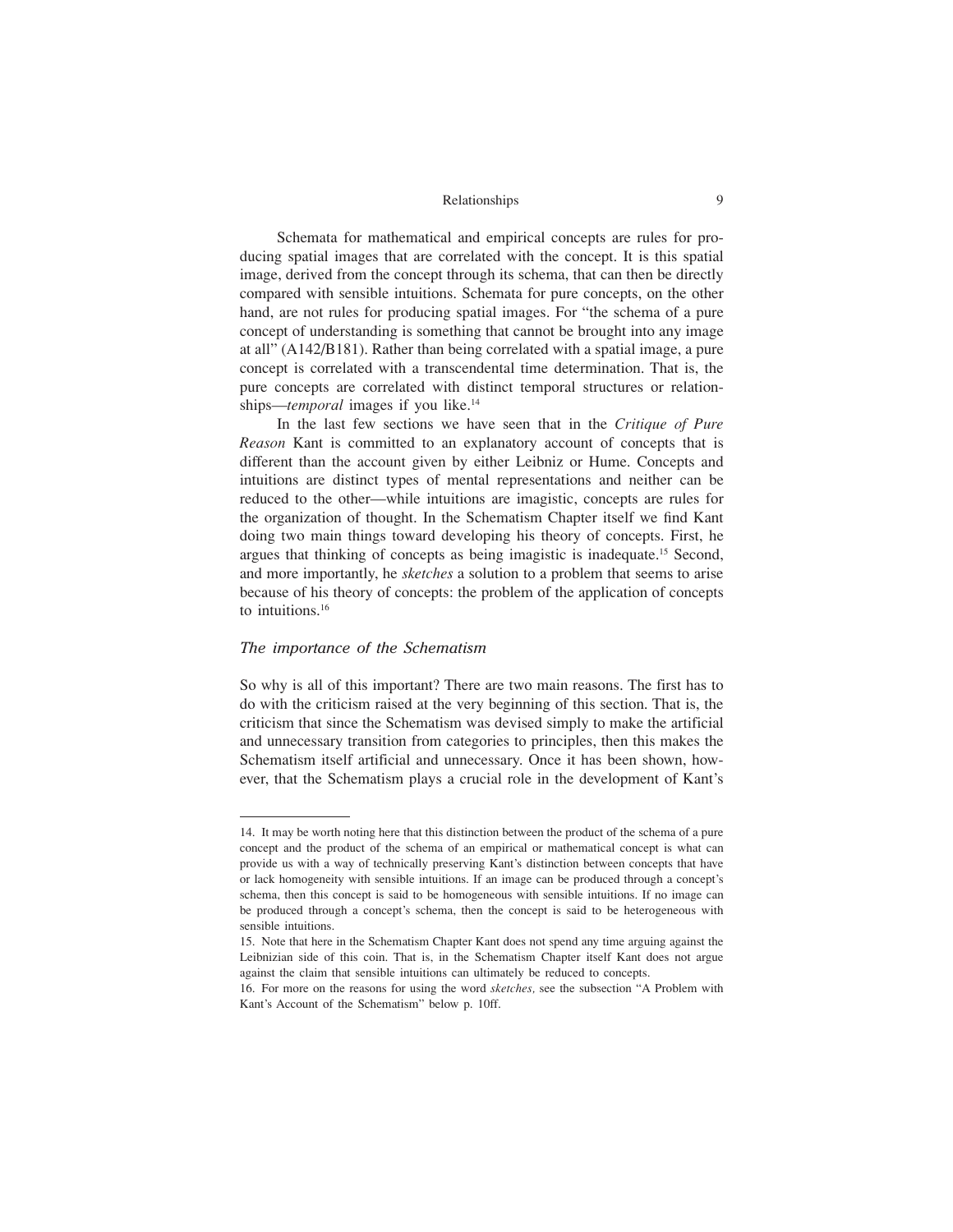theory of concepts, this criticism is easily deflected. For regardless of what we think about the legitimacy of Kant's distinction between categories and principles, given Kant's theory of concepts, the Schematism is needed in order to make the application of concepts to intuitions possible.

A second reason this is important is that in seeing the Schematism as presenting a crucial aspect of Kant's theory of concepts we should think of Kant as arguing for a crucial premise in his criticism of Hume.

Kant has argued that thinking of concepts as being images of what is given through sensation is not an adequate way to think of a concept. This is not even an adequate way of thinking of our empirical or mathematical concepts. In the case of empirical or mathematical concepts we can get by with this mistaken conception, because with these a spatial image can always be produced from our concepts via schemata. So, there will always be some spatial image that can be confusedly taken to be the concept itself. So when we come to the question of the applicability of empirical or mathematical concepts to experience we will be able to answer this question successfully, because we will always end up comparing the spatial image that can be derived through the schema of the concept to sensible intuitions. It will not make any *practical* difference that we have mistaken this derived spatial image for the concept itself.

With the pure concepts, however, we cannot even get by with this mistaken conception, because no spatial image can be produced from the pure concepts. So when it comes time to determine whether or not pure concepts have (or must have) application to sensible intutions, then since there will not be any spatial image that we can compare to our sensible intuitions and because we do not recognize the need for schemata we will not be able to determine what we are supposed to look for. That is, in the Schematism Chapter we should see Kant are arguing that Hume *could not have realized* that the pure concepts have (or must have) application to sensible intuitions, because he failed to realize the necessity of something like schemata. For, according to Kant, it is only after we come to accept this more adequate theory of concepts along with the Schematism that it even becomes *possible* for us to properly determine whether or not the pure concepts have application (let alone necessary application) to sensible intuitions.

# *A problem with Kant's account of the Schematism*

Earlier, I said that in connection with the development of what he took to be a more adequate theory of concepts, in the Schematism Chapter we find Kant doing two main things. First, he argues that thinking of concepts as being imagistic is inadequate. Second, he *sketches* a solution to a problem that seems to arise because of this new treatment of concepts: the problem of the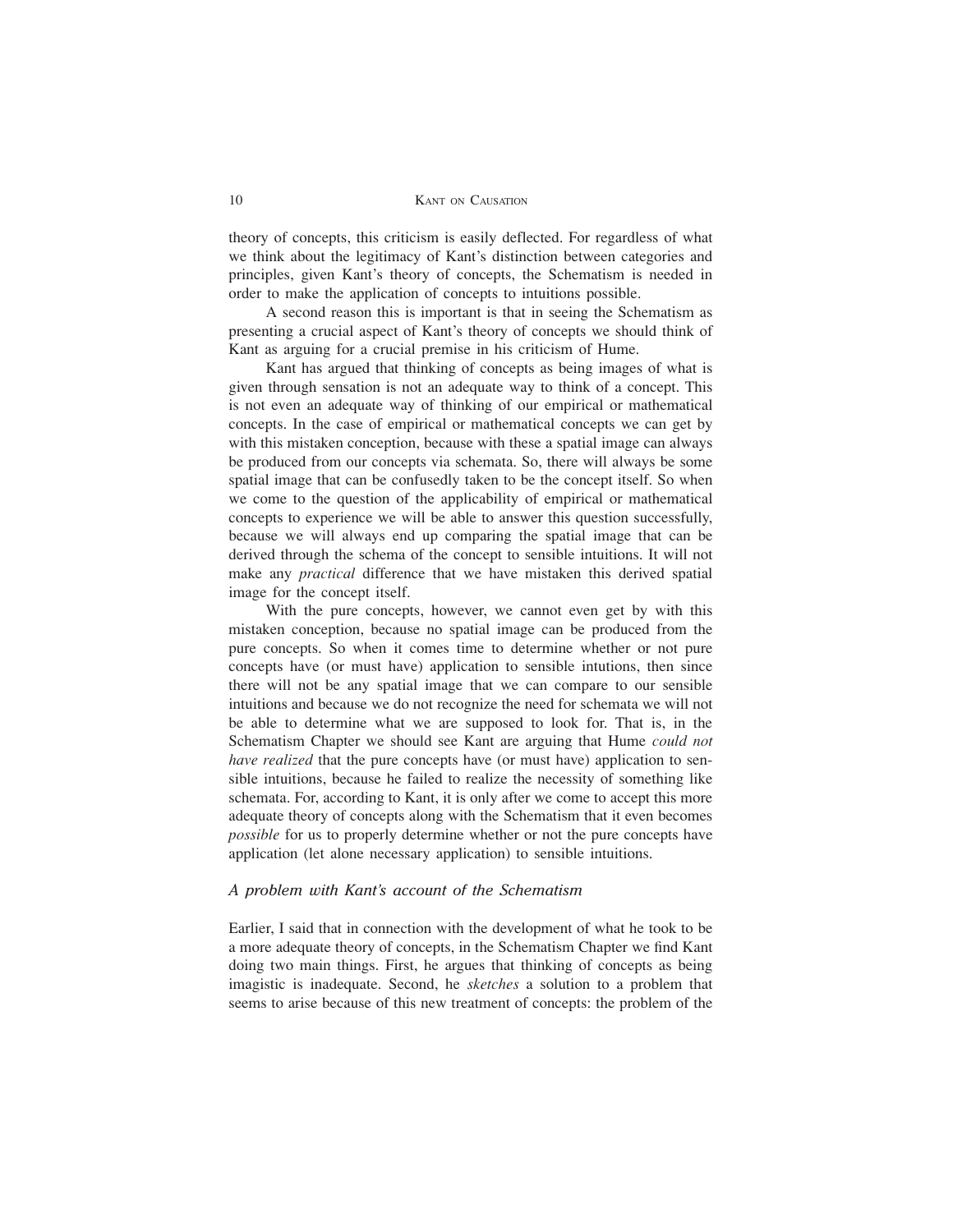application of concepts to intuitions. I use the word *sketches* here partly to highlight the limited success of the Schematism Chapter with regard to this second task. We cannot regard Kant's solution to the problem of the application of concepts to intuitions as being truly successful, because Kant does not provide us with all of the necessary details of this process of schematizing. He argues that there must be such things as schemata if concepts are going to be applicable to intuitions. Kant does tell us that schematizing is done through the imagination, but the particular process of the imagination involved will differ depending on the type of concept involved. In the case of empirical concepts he tells us that an image is produced from the schema and it "is a product of the empirical ability *[Vermögens]* of the productive imagination" (A142/B181). With mathematical concepts, the schema "signifies a rule of the synthesis of imagination with regard to pure shapes in space," and "is a product and as it were a monogram of the pure imagination *a priori*" (A141–42/B180–81). With pure concepts of understanding, the schema is

the pure synthesis, . . . which the category expresses, and is a transcendental product of the imagination, which concerns the determination of inner sense in general, according to the conditions of its form (time) in regard to all representations, in so far as these are to be connected *a priori* in one concept in accordance with the unity of apperception. (A142/B181)

Unfortunately, when it comes time to spell out the details of how images, pure shapes in space, or transcendental time determinations are produced from concepts via schemata Kant waves his hands and mentions something about the Schematism being "a hidden art in the depths of the human soul" (A141/B181).

In the case of mathematical concepts and some empirical concepts the schematizing process doesn't *seem* like a big mystery. In fact, Kant's first example of placing "five points next to one another .....,"  $(A140/B179)$  as an illustration of the method by which we produce an image for the number five is reassuring, but in reality I think this only gives us a false sense of security. Even in this case Kant does not spell out any of the details of the procedure for producing some particular image from the concept of five. Something about this example seems familiar to us, so the lack of detail doesn't really bother us and so more importantly the lack of detail doesn't lead us to question our understanding of this process of schematizing. The regularity with which we actually connect things such as the concept of five with five dots in a row, or the concept of a triangle with a triangle, or the concept of dog with dogs and/or images of dogs (to complete Kant's trio of examples), is the reason we don't find this process of schematizing to be any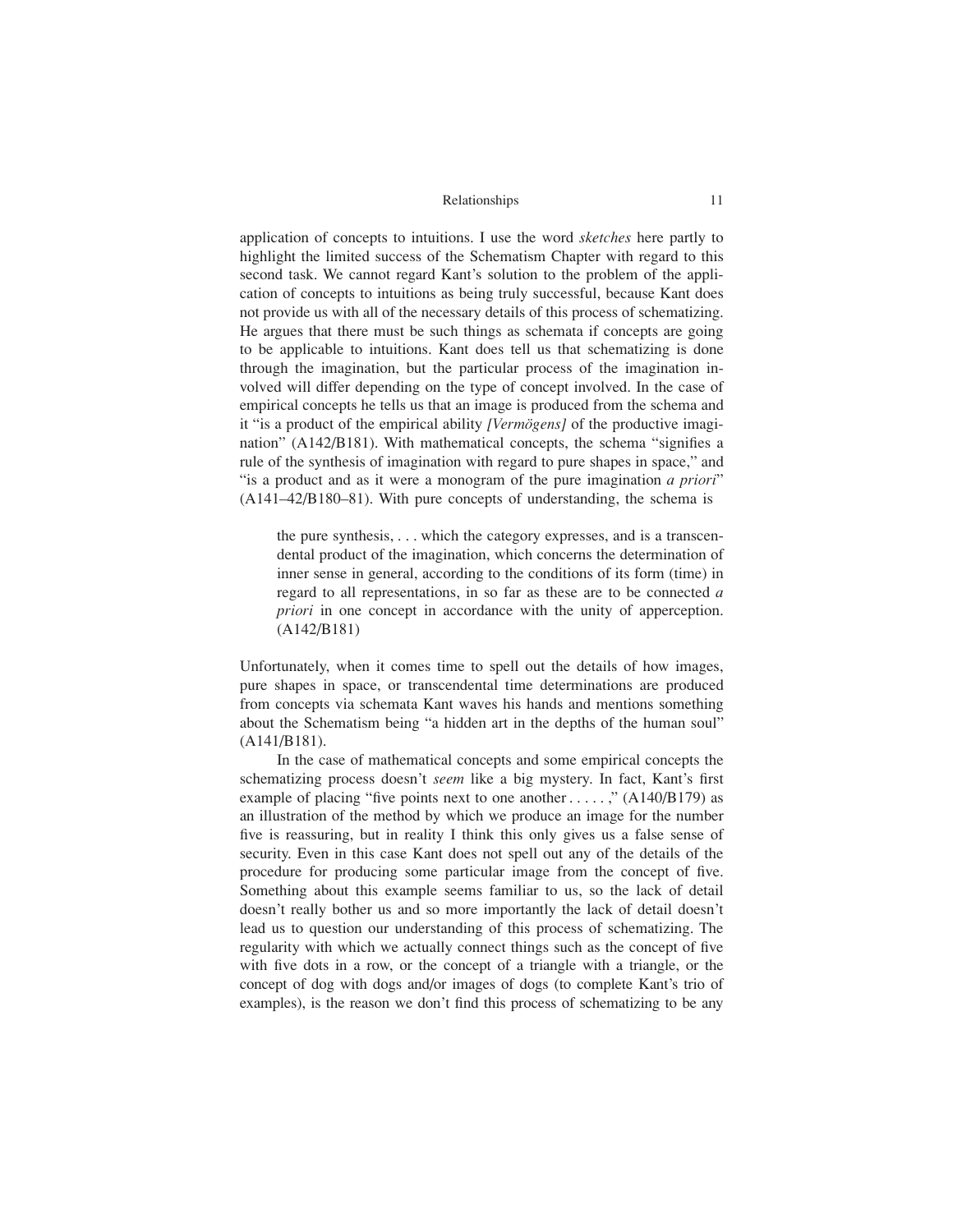big mystery. The fact that we regularly make connections of this sort, however, doesn't mean we really understand or can explain the details of the schematizing process. We should not let our *ability* to schematize fool us into thinking we *understand* or *can explain* the schematizing process.

Perhaps some less standard cases of empirical concepts will illustrate just how few details of the Schematism have been explained. For example, how do we deal with concepts such as "bark," "loud," or "whisper"? What will be the product of schematizing such concepts as these? Will it be a spatial image, will it be a temporal structure? Perhaps to deal with concepts such as these we will have to develop what we might call a sound image. Maybe even more troublesome are such empirical concepts as "intelligent," "stupid," "impatient," "friendly," "stolid," etc. I'm not sure we understand the details of schematizing sufficiently to even know where to begin with concepts such as these. It may be that the ability to schematize is "a hidden art in the depths of the human soul," but without understanding the details of this process of schematizing, how will we be able to determine in any given case that the schematizing has been done correctly? If we don't understand the details of schematizing and someone presents us with a schema candidate for a concept, then how will we know whether this schema is the correct one?

This worry becomes particularly acute when we realize it is not just a problem for empirical concepts, but it is a problem for any concept that requires the use of a schema. In other words, it is a problem for *all* concepts, since according to Kant, all concepts, whether they be mathematical, empirical, or pure, require the use of a schema. The point is, that without the details of the process of schematizing before us, how can we be sure that the schema someone provides for a concept is the right one? For our immediate purposes the truly important question is: without understanding the details of the schematizing process, then how can we be sure that the schemata Kant (or anyone else for that matter) provides for the pure concepts of understanding are the right ones?

The clear path to determining whether or not the proposed schemata for the pure concepts are correct is by way of the details of the process of schematizing. Once we understand the details of schematizing we can then proceed to show how this process generally applies to pure concepts. This will finally put us in a position to show how this leads to the particular formulation of the schema for each particular category.

Unfortunately, this is precisely what we do not find in the Schematism Chapter. In fact, Kant seems to sidestep the whole issue. When he is prepared to give the particular schemata for the pure concepts, Kant tells us that

rather than our being held back by a dry and boring analysis of what would be required for transcendental schemata of pure concepts of the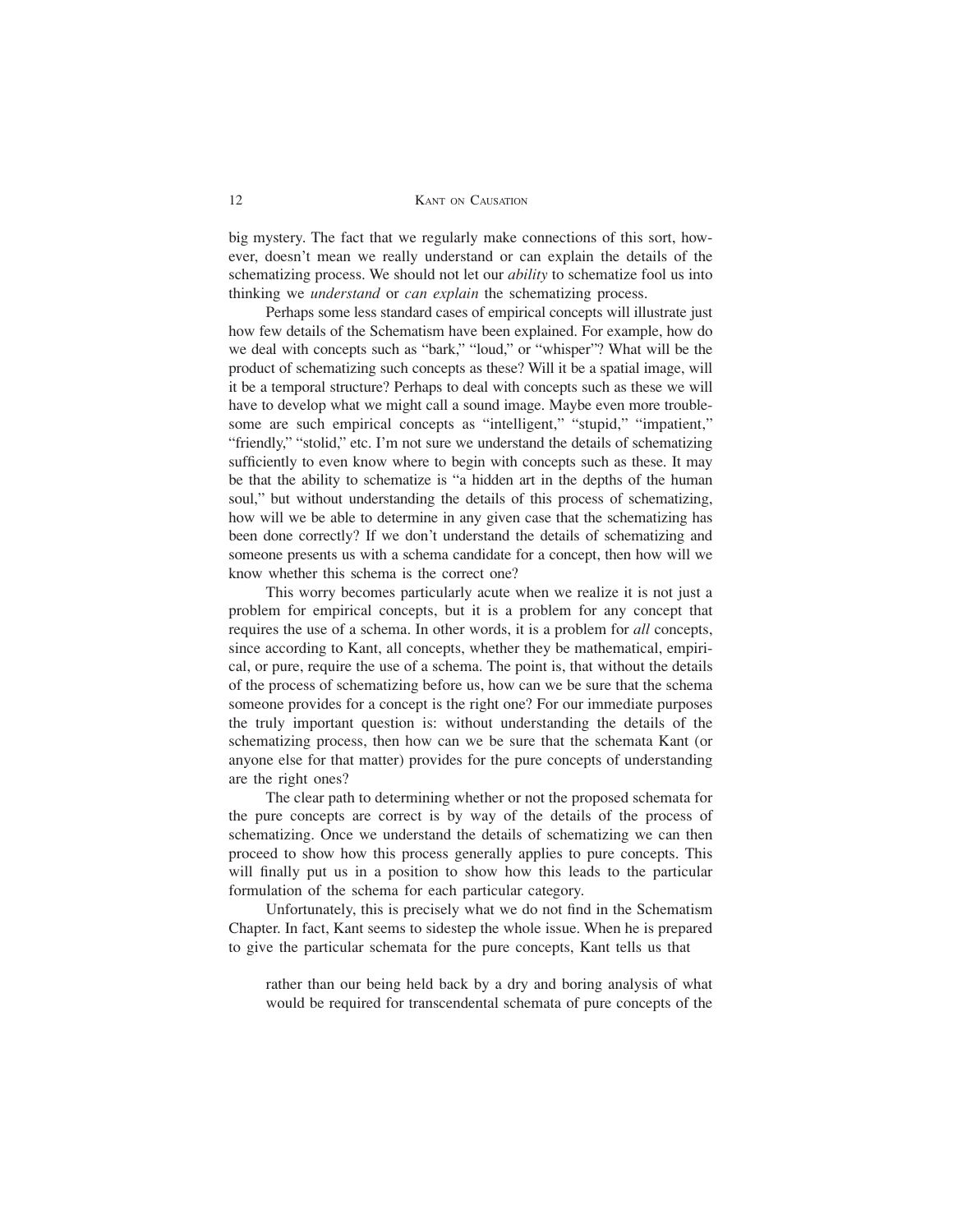understanding in general, we would prefer to present them according to the order of and in connection with the categories. (A142/B181)

Yet this "dry and boring analysis" is exactly what would be needed in order to justify the particular formulation of the schema for each pure concept. What we end up with instead is simply a list of the schemata for the pure concepts of the understanding without any argument for its correctness.

Given the importance of the Schematism for the formulation of the Principles of Understanding (as we will see below) and for laying some very basic groundwork for Kant's ability to respond to Hume's challenges (as we saw above and will return to below), this lack of argumentation for the specific formulations of the schemata can be disconcerting. In many respects it is similar to the situation we find in the Metaphysical Deduction, where with little or no argument Kant makes the crucial transition from the table of judgments to the table of categories. Here in the Schematism, with little or no argument, Kant makes the crucial transition from the table of categories to the list of schemata. Now of course this doesn't mean that Kant has made a mistake in his list of schemata, but it does mean that his list of schemata requires further justification.

The path for this justification is clear before us. On Kant's behalf we would have to spell out the details of the process of schematizing from the sketch he offers and then we would have to spell out how this applies in the case of the pure concepts of understanding. However, completely unlocking the mystery of the schematism is a very big task and one that goes far beyond the scope of this project. So unfortunately the justification for the particular schemata of the pure concepts will have to remain a promissory note rather than actual currency.

# THE TRANSCENDENTAL DEDUCTION AND THE PRINCIPLES

In the Transcendental Aesthetic Kant believes he has shown that space and time are the pure *a priori* forms of sensible intuition, and that space and time are themselves pure *a priori* intuitions.

In the Metaphysical Deduction Kant believes he has shown that what takes place when various representations are united in a judgment is the same operation (or type of operation) that takes place when various representations are united, through a concept, in an intuition. It is, Kant claims, the understanding that performs this (these) task(s). This being the case, the table of judgments will correspond to another table—the table of concepts. That is, the table of the pure concepts of the understanding—the categories. Hence, based on the table of judgments we can discover the table of categories.

In the Transcendental Deduction Kant believes he has shown that a consciousness cannot be conscious of a representation unless that representation is unified—that is, the representation is one organized unit. It cannot be an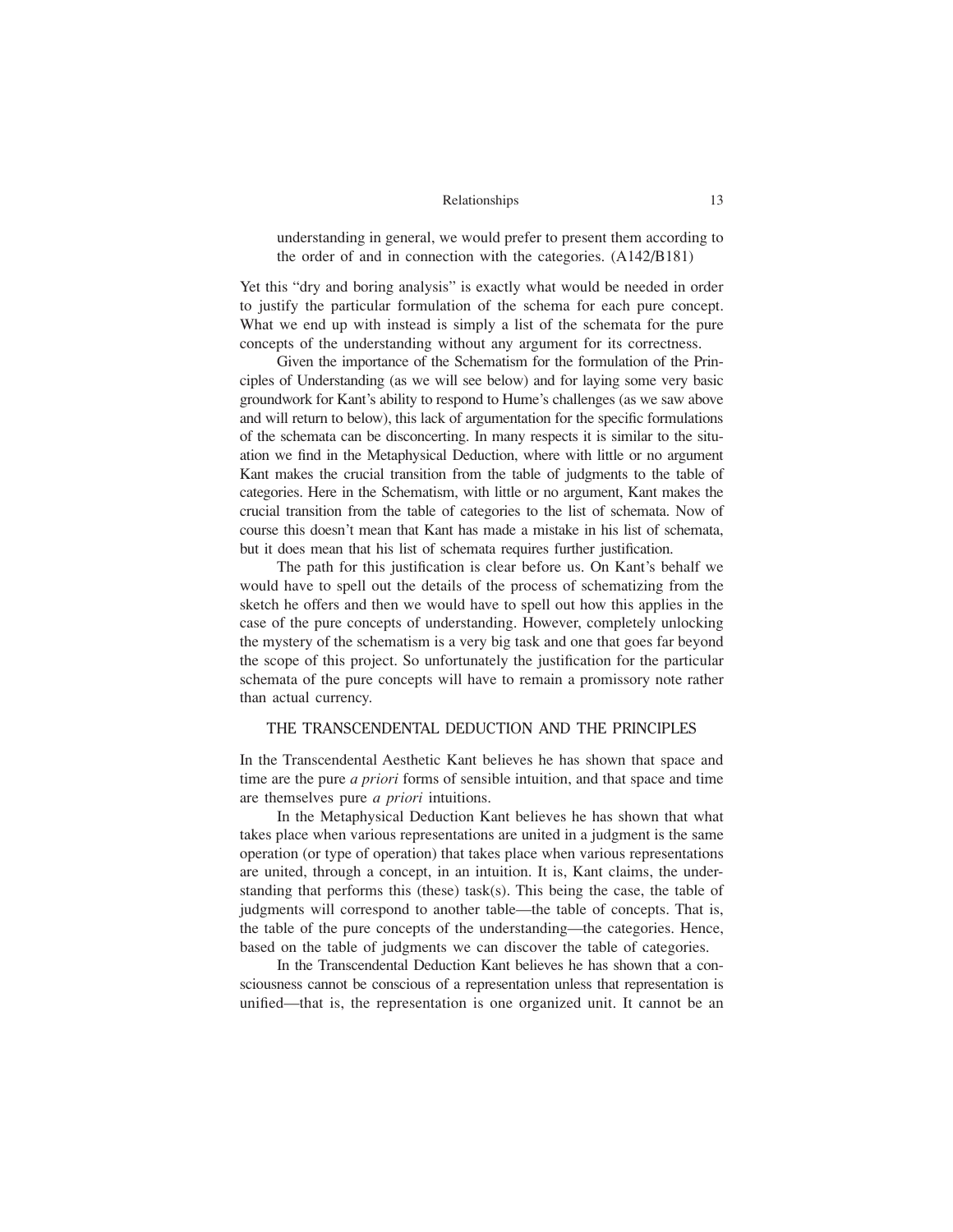unorganized set of various unconnected parts. Furthermore, Kant argues that a representation must get its unity from the understanding because there is no combination in representations apart from the understanding.<sup>17</sup> According to Kant, then, a representation gets its unity through the pure concepts of understanding (that is, the categories). The categories are what make a representation as an object of consciousness possible. An intuition is a particular type of representation and as such it must have unity. The intuition gets its unity through the pure concepts of the understanding. A sensible intuition is an intuition that we become conscious of through our sensibility. Sensible intuitions are still of course representations and as such they must have unity and this unity comes through the categories. Kant of course isn't interested in stopping here. It is a step in the right direction to show that all sensible intuitions are made possible through the categories, but ultimately it is not the sensible intuitions themselves, but the content of these sensible intuitions (that is, objects of experience) Kant is interested in. That is, Kant wants to show that all objects of experience are made possible only through the categories.

According to Kant the contents of human sensible intuitions are subject to the conditions of the pure forms of human sensibility—that is, space and time. So according to Kant it will turn out that the content of our sensible intuitions are objects in space and time. That is, our objects of experience are spatiotemporal objects. Must such objects of experience be subject to the categories? Well, Kant draws upon his conclusions from the Transcendental Aesthetic to prove that they must be. In the Aesthetic Kant has argued not only that space and time are the pure *forms* of human sensible intuition, but that space and time are also themselves *intuitions*. To be more precise, space and time are pure *a priori* intuitions. Given, as we saw above, that all intuitions are subject to the categories, space and time are themselves, as intuitions, also subject to the categories. Finally, since all objects of experience are subject to the conditions of space and time and space and time are in turn subject to the categories, objects of experience too are subject to the categories. That is, objects of experience are made possible only through the categories.<sup>18</sup>

<sup>17.</sup> See §15 of the B Deduction B129–31.

<sup>18.</sup> Of course, this is nothing more than a bare statement of Kant's task in the Transcendental Deduction. I make no pretense of giving any arguments for this statement. A significant discussion of Kant's transcendental deduction is in itself a monumental task and as such goes way beyond the scope of this book. For getting started the following works may be of some use. Dieter Henrich, "The Proof-structure of Kant's Transcendental Deduction," *Review of Metaphysics* (June 1969): 640–59; Henry E. Allison, *Kant's Transcendental Idealism* (New Haven: Yale University Press, 1983); Paul Guyer, *Kant and the Claims of Knowledge* (Cambridge: Cambridge University Press, 1987); Eckart Forster, ed., *Kant's Transcendental Deductions: the Three 'Critiques' and the 'Opus Postumum*' (Stanford: Stanford University Press, 1989; Paul Guyer, "The transcendental deduction of the categories," in *The Cambridge Companion to Kant*, ed. Paul Guyer, 123–60 (New York: Cambridge University Press, 1992).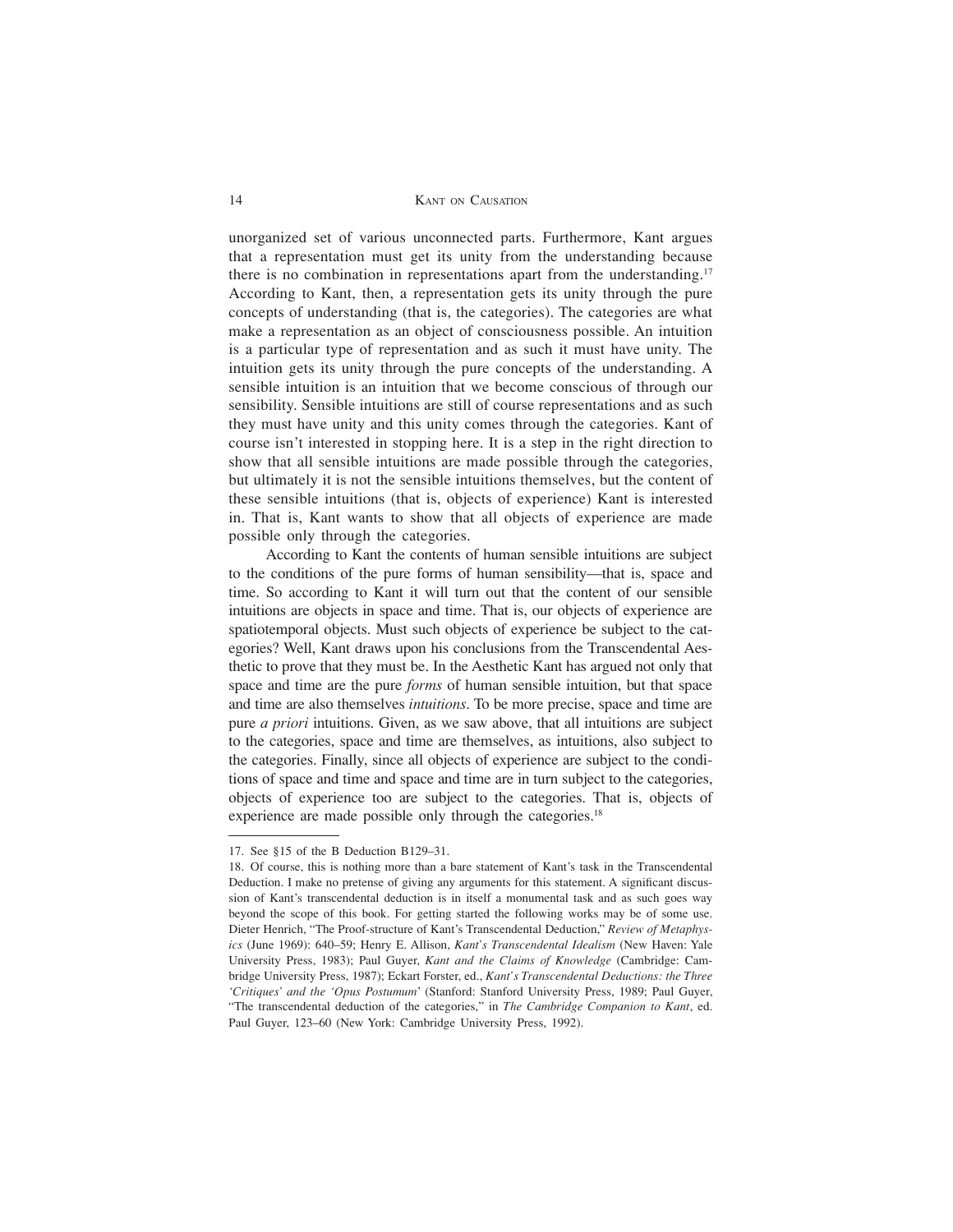What is the relationship between the categories and the Principles of Understanding? This question might also be put this way: what is the difference between the Transcendental Deduction of the categories and the transcendental proofs for the Principles of Understanding? One straightforward way to think of the difference between them is the level of abstraction. The principles are the concrete and the categories are the abstract. As Kant puts it just before he introduces the table of principles, "The table of categories gives us the entirely natural instructions for the table of principles, because these are nothing other than rules for the objective use of the former" (A161/ B200). The categories make up the general framework that applies to all sensible intuition regardless of the specific nature of the sensibility involved. The principles make up the framework that applies to all sensible intuition of the spatiotemporal variety. With the deduction of the categories Kant has proven that objects of experience are possible only through the categories, but the specific nature of these objects is left undetermined. The nature of these objects will also depend on the type of sensibility a being has. So it is only once we combine the categorial framework with a form of sensibility that we can give specific details about the requirements for objects of experience. In the deduction Kant proves the categories are required for the possibility of experience, but with the principles collectively Kant is concerned with showing what is specifically required for experience of beings like us. In the principles what Kant will do is to explain the specific requirements for spatiotemporal experience (that is, the requirements for the kind of experience we have). In other words he will uncover the specific requirements for spatiotemporal objects (that is, the objects we are aware of through sensibility).

Of course this task does not begin completely anew with the table of the principles. As we saw in the previous section, it is in the Schematism Chapter where this work begins.19 It is there where Kant gives us the transcendental schemata for the categories. In the principles Kant begins with these so-called schematized categories, formulates principles, and then develops transcendental proofs for each of the principles.

Since these are not the only type of principles Kant deals with, however, before moving toward a positive view of how this works for the particular principle we are concerned with, we first need to be clear about the

<sup>19.</sup> In fact we might even think Kant begins this task even earlier than in the Schematism Chapter. With the introduction of the second edition revisions of the Transcendental Deduction, it looks as if Kant has begun this task as early as in the second step of the deduction. There where he utilizes the dual nature of space and time (as both forms of intuition and pure *a priori* intuitions) Kant makes it clear he is concerned with our specific sensible intuition and not just sensible intuition in general. Nonetheless, even if it is clear as early as the second step of the B deduction that the categories are requirements specifically for spatiotemporal objects, it is not until the Schematism and principles that we get the specific details of these requirements.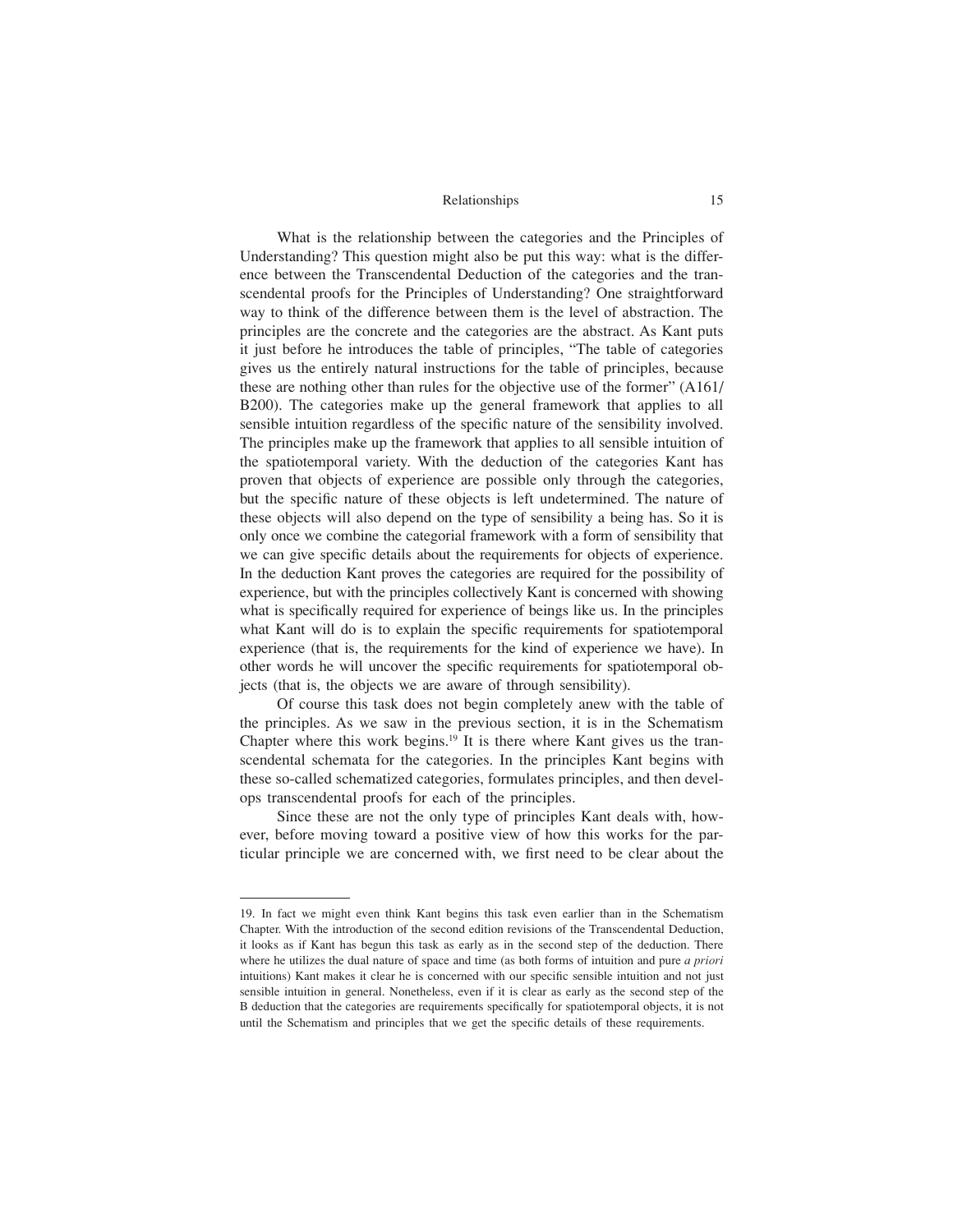general distinction between the type of principles we find here in the Transcendental Analytic of the *Critique of Pure Reason* and other types of principles Kant utilizes.

## PRINCIPLES OF UNDERSTANDING AND PRINCIPLES OF REASON

In an investigation of the Second Analogy's causal principle, we need to be careful to draw a distinction between two types of principles that are utilized in Kant's critical philosophy. These two types are principles of understanding and principles of reason. Since these are different types of principles each with its own unique purpose and requirements, it is important to carefully distinguish between them so that we do not inadvertently attempt to impose the purpose and requirements of one type of principle on the other. We can see that a confusion of this sort is not so difficult to fall into when we realize that in particular cases both types of principles may be concerned with the same basic subject matter. What will set two such principles apart from each other will be the purposes for which they are formulated and the specific requirements in light of these purposes. So we will end up with two different principles that cover the same subject matter. So what are the purposes and requirements of these two separate types of principles? In short, the difference between them is that principles of understanding are constitutive principles while principles of reason are regulative principles.

The employment of the understanding is constitutive. When we are dealing with something that is required for the possibility of experience, such as the categories, this will be constitutive. As Kant puts it in the Appendix to the Transcendental Dialectic (A642ff/B670ff): "These dynamical laws<sup>20</sup> are admittedly constitutive in regard to *experience,* as they make possible *a priori* the *concepts* without which no experience takes place" (A 664/B692). The regulative use of reason, however, "is not a principle of the possibility of experience and the empirical cognition of objects of sense, consequently not a principle of understanding" (A509/B537). Instead, a regulative principle of reason is one that can be used as a guide for carrying out our investigations of experience. For example, Kant tells us it is through a regulative principle of reason that we come to suppose that comets have parabolic courses. Reason guides us to this conclusion through the principle that whatever explains the motions of the planets will also explain the motions of comets. More generally speaking, Kant says, we conclude that the motions of all celestial bodies are explained by the same principle (i.e., gravitation).<sup>21</sup>

<sup>20.</sup> These are the six principles of understanding under the headings of *Analogies of experience* and *Postulates of empirical thought in general*. See A160–62/B199–202.

<sup>21.</sup> See A663/B691.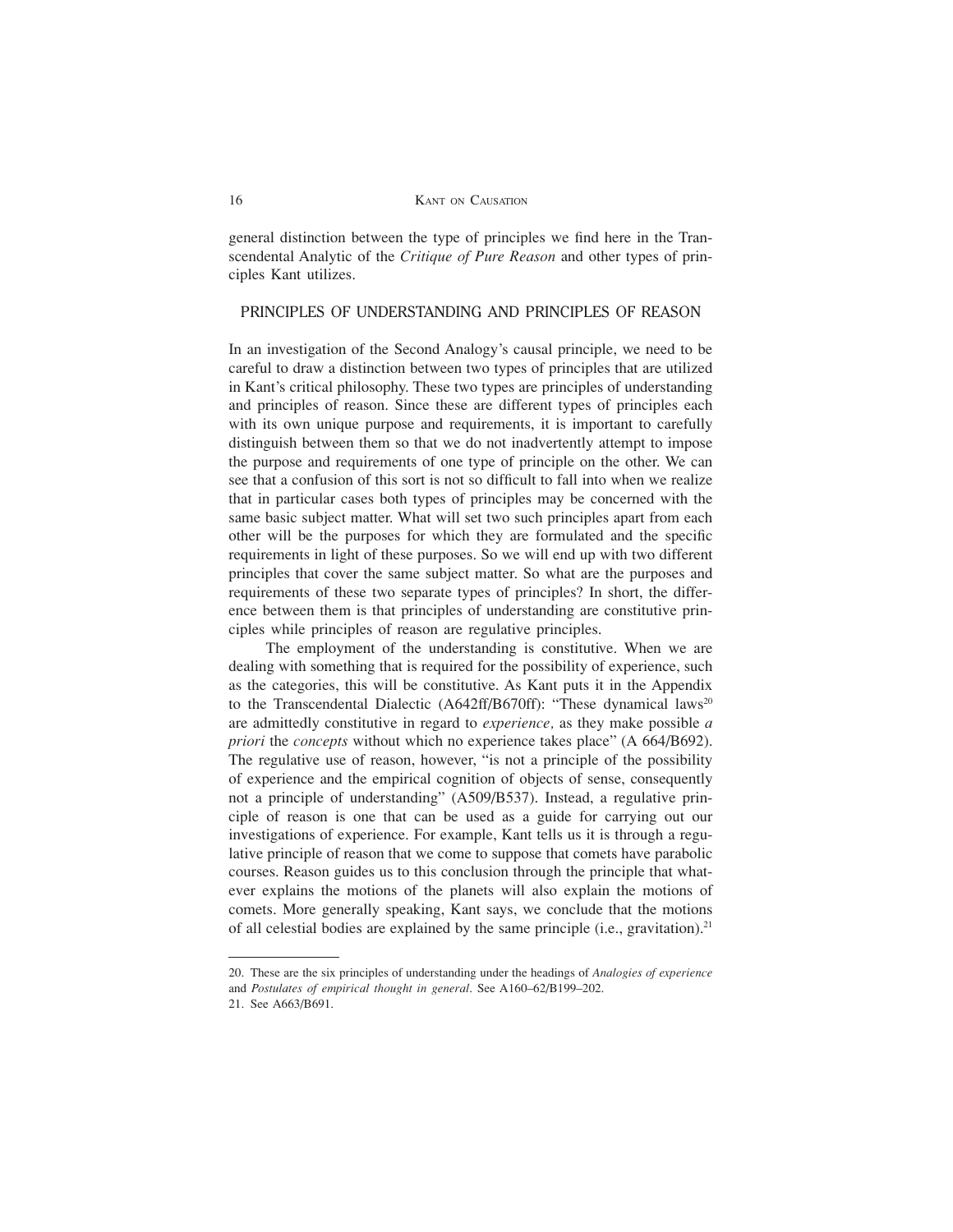Such principles are not empirical principles, but instead they are *a priori* principles. They clearly are not *constitutive a priori* principles, for they are not required for the possibility of experience. That is, experience would still be possible if the explanation of the motions of comets were not the same as the explanation of the motions of planets or more generally the explanation of the motions of one type of celestial object were different than the explanation of any other type of celestial object. If these principles are not constitutive, then what do they do? Kant tells us that these

as synthetic *a priori* principles have objective but uncertain validity, and serve as a rule for possible experience, also in dealing with experience they may be used with good success as heuristic principles, still one cannot manage a transcendental deduction of them. (A663/B691)

In other words, although such principles are not prerequisites for experience (as constitutive principles are), they do legitimately serve as rules for guiding our research into and extending our cognition of experience. So, in the case of comets we are led to a proper understanding of their paths by utilizing the orbits of planets as our guide. That is, our investigation of comets is advanced by seeking for their paths according to the laws that explain the orbits of planets.

With a second case we can see a direct comparison of a particular principle of reason with what would be a constitutive principle dealing with the very same materials. In section eight of the Antinomy of Pure Reason, Kant discusses the regulative principle of pure reason in relation to the cosmological ideas, which were presented in the four antinomies. Here Kant calls the appropriate regulative principle of reason connected with the cosmological ideas the cosmological principle of totality. This principle

is a principle of the greatest possible continuation and extension of experience, according to which no empirical boundary must be valid as an absolute boundary. Thus it is a principle of reason, which, as a *rule,* postulates what should be done by us in the regress and *does not anticipate,* what is given *in the object* itself before all regression. Therefore I call it a *regulative* principle of reason, where on the other hand the principle of the absolute totality of the series of conditions, as being given in the objects (the appearances) themselves, would be a constitutive cosmological principle. (A509/B537)

In this section<sup>22</sup> Kant uses the search for human ancestors as an example. When tracing back ancestors the rule of reason tells us no matter how far back we

<sup>22.</sup> See A511ff/B539ff.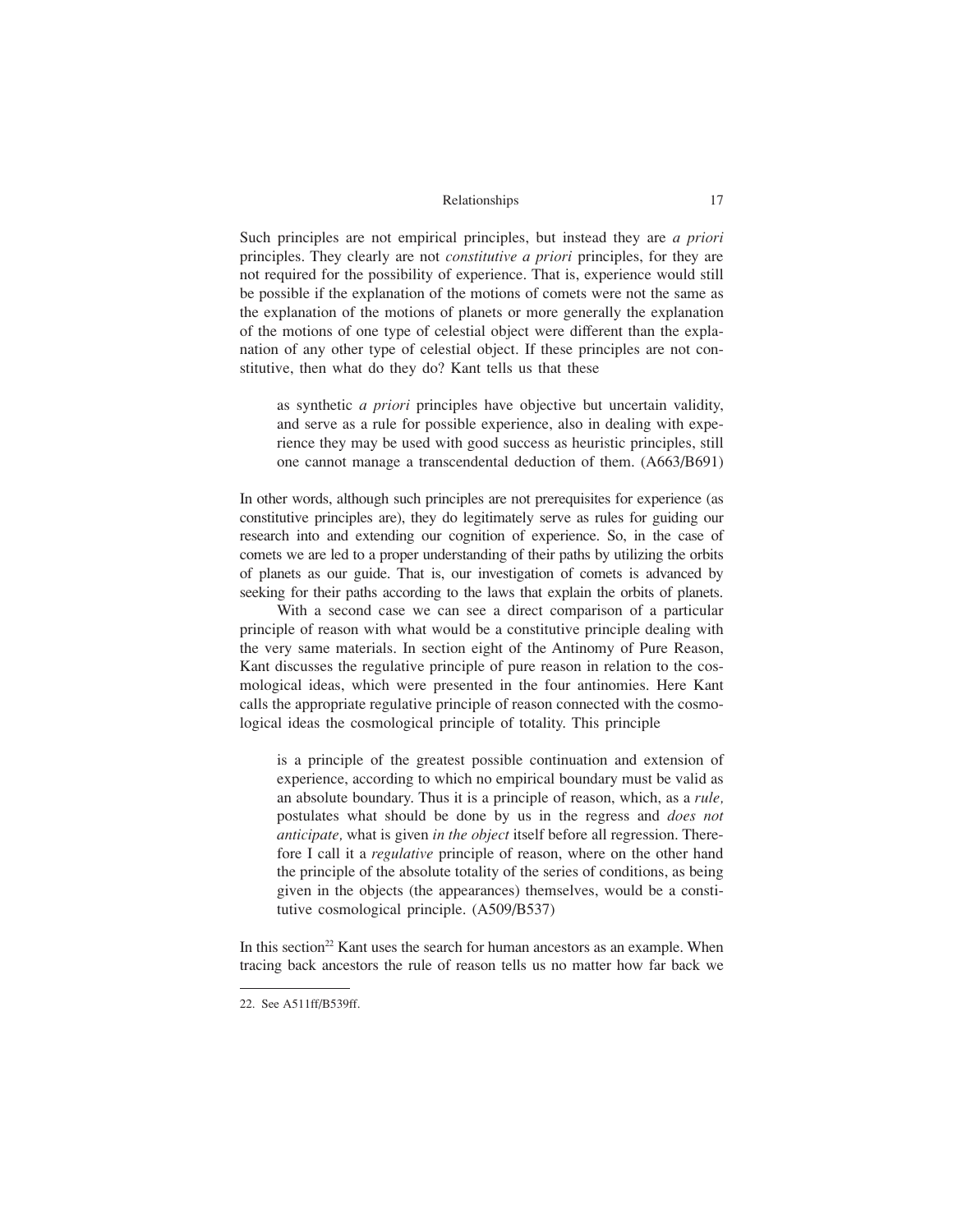have gone, we must always seek for a further ancestor. Kant tells us that in tracing ancestors "I can always go still further in the regression, because no member is empirically given as absolutely unconditioned, and thus a higher member may still always be admitted as possible" (A514/B542). That is, when we come to a particular ancestor there has been nothing in our experience to lead us to expect that this will be the absolutely first ancestor. We may not have a current record of this ancestor's parents, but the regulative principle of reason requires us to seek for her parents. This regulative principle cannot require that there *must* be further ancestors in this series, because with a regulative principle a series is not given in its entirety beforehand. We are given a particular member (or members) of the series and then through a regulative principle we are able to spell out the series only step by step indeterminately (or *possibly* infinitely) far back. With a constitutive principle, however, the series would be given in its entirety even before our step by step investigation of the series. Kant's first example here is the division of a body.

Kant tells us that a material body is contained within determinate boundaries and "consequently it is given in empirical intuition with all of its possible parts" (A513/B541). This means the completed series of parts is given prior to any step by step investigation of the series. Analogous to the search for a further ancestor, in the case of the division of parts of a body no part of this series is given as absolutely unconditioned. There is nothing in our experience that could lead us to expect that this particular part will be the absolutely first part of the division. That is, there is no empirical justification for accepting this part to be indivisible. So, just as at each stage we must inquire after further ancestors, here with each division we can inquire after further divisions. The difference is that here we may proceed constitutively. Not only is it always possible to inquire about further members of the division, it is certain that there will be further divisions. Kant tells us, when we are only given one member of a series "it is always *necessary to inquire* after more,"23 but when an infinite series is given in its entirety (as it is with the division of a body), then it is "*necessary to find* more members of the series."24 Kant tells us that a regulative principle of reason "cannot say *what the object is,* but only *how the empirical regression is to be conducted* in order to reach the complete concept of the object" (A510/B538).

If we take the principle concerning ancestors as constitutive, we would end up with a correlate of the first part of the antitheses of the First Antinomy<sup>25</sup> and hence it would be a constitutive cosmological principle. Such a

<sup>23.</sup> A514/B542; italics on "necessary" added.

<sup>24.</sup> A514/B542; italics on "necessary" added.

<sup>25. &</sup>quot;The world has no beginning and no boundaries in space, but is infinite in regard to both time and space" (A427/B455).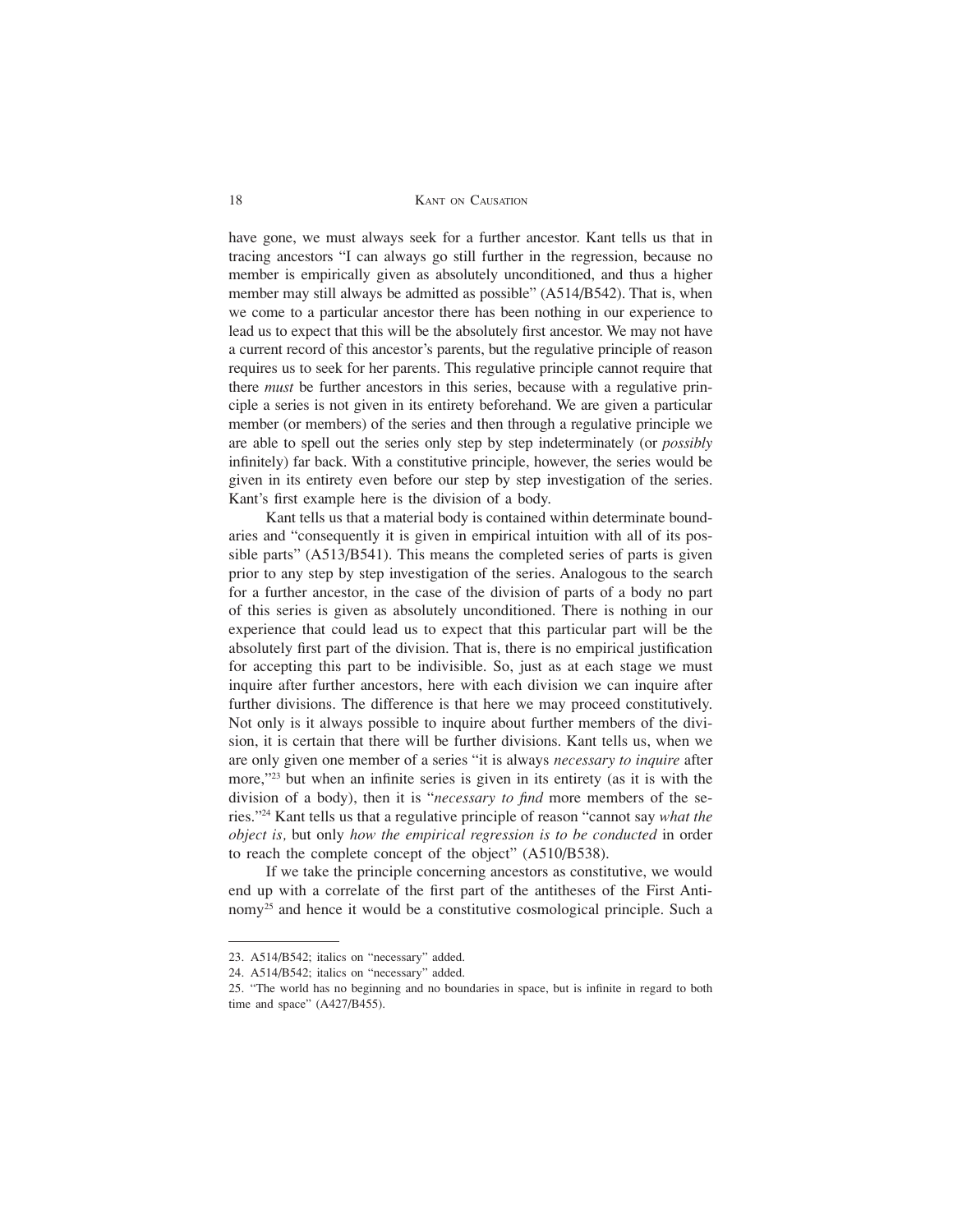principle would posit the entire series of ancestors along with all its possible parts as given in the object, hence the completed series of ancestors would be given prior to any step by step investigation of the series. In this case it would no longer be necessary to inquire after further ancestors, because since the entire series is given prior to the investigation of the series, there *must be* further members. Of course, there are differences here from what we had in the case of the divisibility of a body—the body is contained within precise boundaries and it is given in empirical intuition. These differences, however, are precisely the reason Kant finds constitutive principles of reason to be problematic. What we find with a cosmological principle of this sort is "a *constitutive principle* of reason for extending the concept of the sensible world beyond all possible experience" (A509/B537). The nullity of just such a principle, Kant tells us, he hopes to indicate through the distinction between constitutive and regulative principles "and thereby prevent, what otherwise unavoidably happens (through transcendental subreption), the attaching of objective reality to an idea that serves merely as a rule" (A509/B537).

If we are to avoid mistakenly taking regulative principles for constitutive ones, then we need to be clearer about the scope of these principles. In our case, since we will be focusing on the system of principles of understanding and the Second Analogy in particular, we must focus on the relationship of both types of principle to nature. That is, what will count as being constitutive of nature and what exactly will not be constitutive of nature? Of course, the easy answer is to say that the categories and principles of understanding are what Kant takes to be constitutive of nature and everything else would be regulative. This turns out not to be very helpful. It might be helpful if we already have a clear understanding of the nature of categories and principles of understanding, but a clear interpretation of principles of understanding (well, at least one of them anyway) is the very thing we are trying to achieve here. A clear interpretation of principles of understanding in large part itself depends on a clear understanding of Kant's distinction between constitutive and regulative principles. So, being clearer about what counts as constitutive of nature not only will help us avoid mistakenly taking a regulative principle for a constitutive one, but it will help serve as a basis for the correct interpretation of the principles of understanding. The *Critique of Judgment* contains a helpful discussion for this investigation.

In the third *Critique* Kant stresses the difference between what is required for nature and what is required for an *order* of nature. Those things required for nature are constitutive while those things required to produce an order of nature will be regulative. The constitutive things are again categories and principles—things that are required for the possibility of experience. Kant often calls these "universal *[allgemeiner]* laws of nature." In addition to this, understanding develops rules for explaining particular aspects of nature.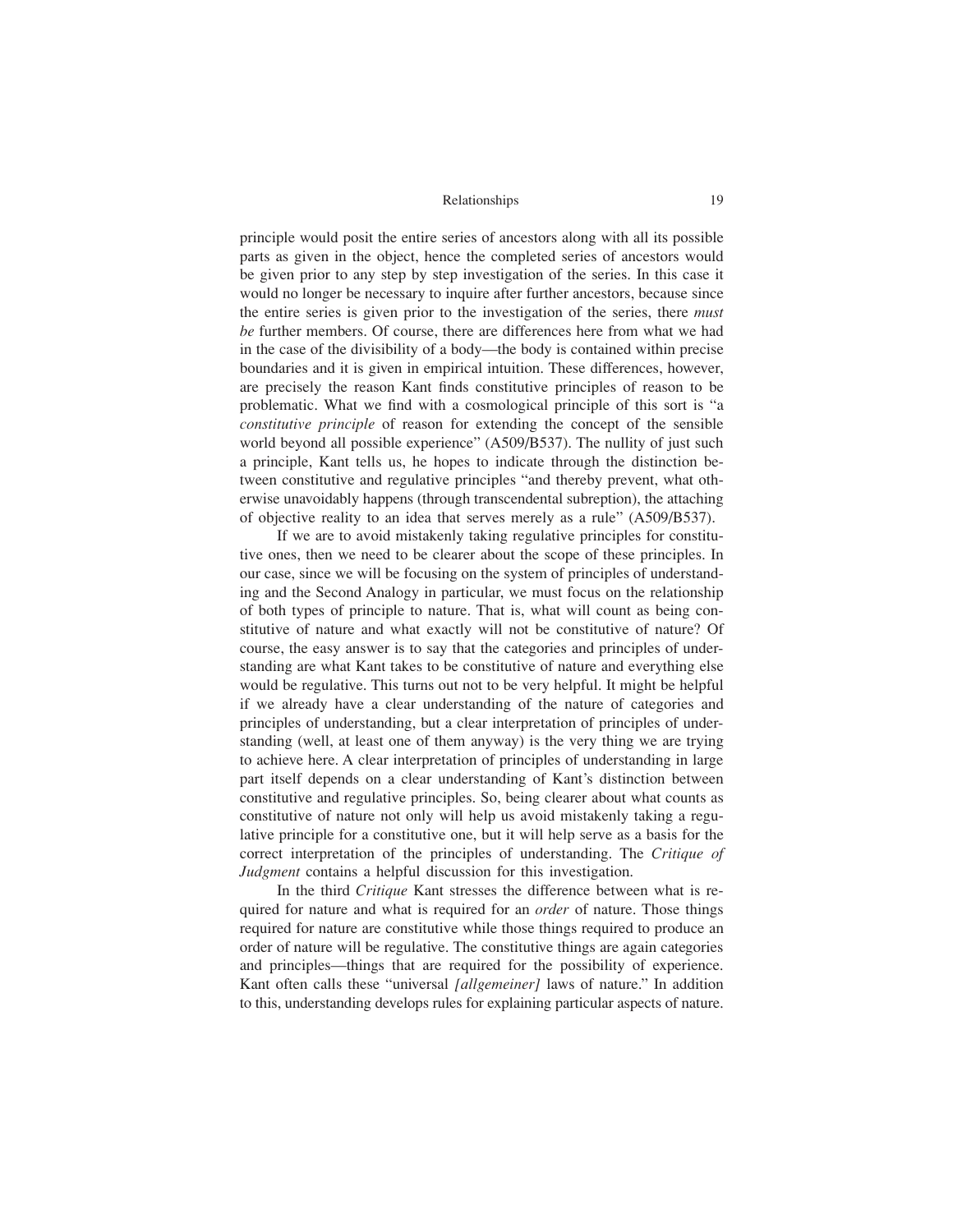For example, one of the rules from the discussion on the paths of comets above: planets have circular orbits. These rules are ones we come to know through experience, but because of a further requirement, understanding "must think these rules as laws (i.e., as necessary)."26 This further requirement is that understanding "also requires a certain order of nature in its particular rules"27 (*CJ,*184). Again for an example, think of the discussion about the paths of comets: the paths of comets will be explained by the same principle that explains the orbits of planets. We cannot know before doing our research that the rule for comets is the same as (or akin to) the rule for planets, but we investigate on the presumption that it will be the same. Here in the third *Critique* Kant grounds this supposition on something stronger than its being useful for heuristic purposes:<sup>28</sup> He tells us that

although understanding can determine nothing *a priori* in regard to these (objects), it must still, in order to investigate these empirical socalled laws, lay as a foundation for all reflection about nature an *a priori* principle, namely that according to these laws a discernable *[erkennbare]* order of nature is possible. (*CJ,* 184–85)

And again:

This agreement of nature to our cognitive ability is presupposed *a priori* by the power of judgment for the purpose of its reflection on nature according to empirical laws, while at the same time the under-

<sup>26.</sup> *Critique of Judgment,* AK 184. All quotations from the *Critique of Judgment* are from the Vorländer edition (Hamburg: Felix Meiner Verlag, 1993), although I give only the academy pagination from volume 5. All translations are my own. Henceforth, I will cite this in the text as *CJ*. 27. Kant tells us, we must think of these particular rules as laws, "because otherwise no order of nature could be determined" (*CJ* 184).

<sup>28.</sup> Even in the passage from the *Appendix to the Transcendental Dialectic,* Kant has stronger justification in mind. Even there it is not *just* that such regulative principles are useful tools, but they are an integral part of the function of reason. Kant tells us that "to produce the unity of all possible empirical acts of the understanding is a business of reason, just as the understanding connects the diversity of appearances through concepts and brings it under empirical laws" (A664/B692). Further, as we saw in the passage from the Antinomy, the regulative principle is not optional. As with the series of ancestors Kant tells us it is necessary to inquire after more. Here reason tells us "*how the empirical regression is to be conducted* in order to reach the complete concept of the object" (A510/B538). Of course, saying that even in the first *Critique* Kant has stronger justification for a regulative principle of reason than its merely being useful still does not mean the justification is the same as we find in the third *Critique*—after all, Kant makes it clear in the first *Critique* that there are no transcendental deductions for regulative principles of reason.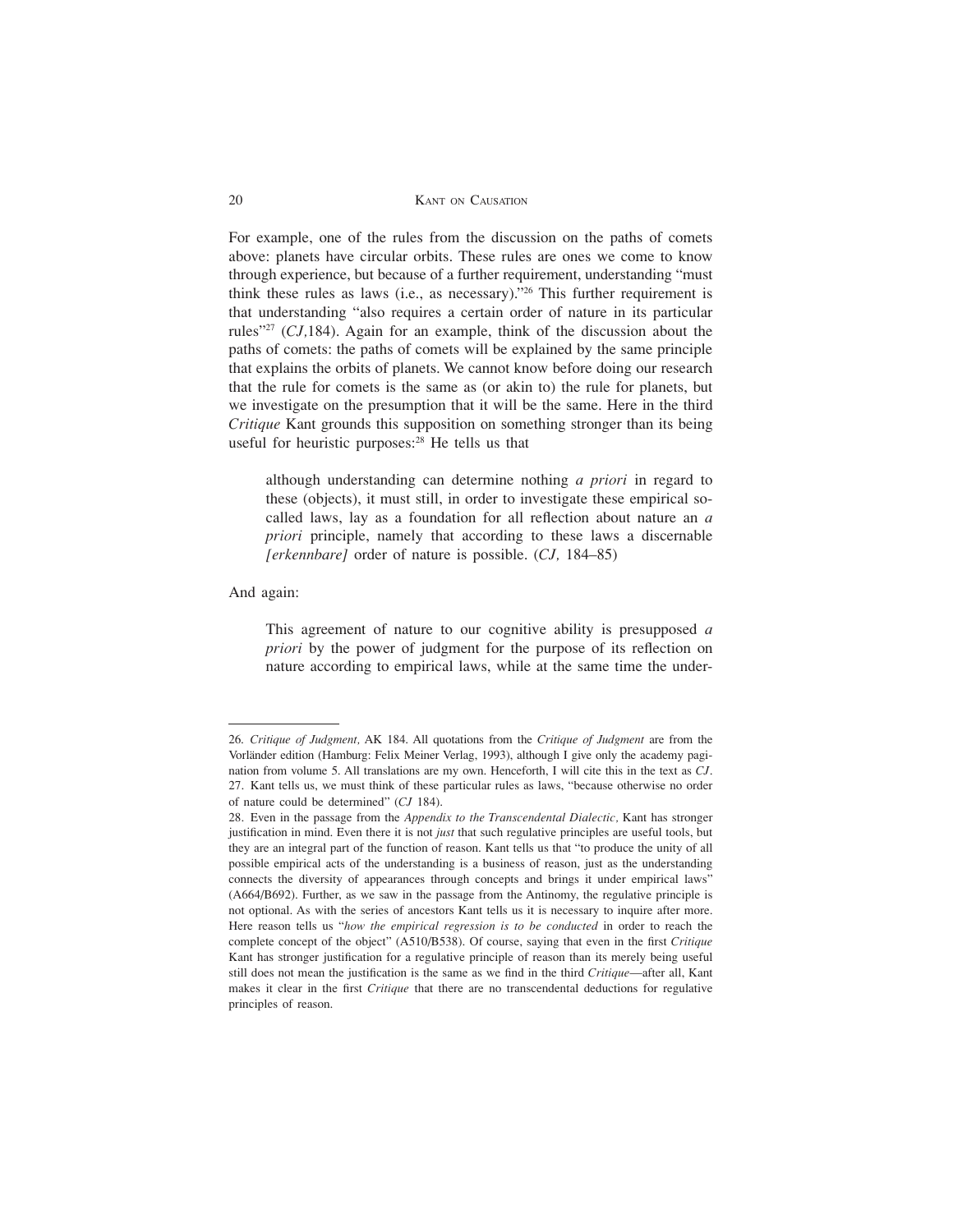standing objectively recognizes it as contingent, and only the power of judgment ascribes it to nature as transcendental purposiveness (in relation to the cognitive ability of the subject) because without this presupposition we would have no order of nature according to empirical laws, consequently no guide for an experience with all its diversity and investigation into it. (*CJ,* 185)

Our main concern here is with seeing how much (or how little) this principle of reason brings to the equation. Once we see which things fall under the scope of the regulative principle of reason, then we will have a good start at defining what falls under the scope of constitutive principles of understanding. That is, by seeing how far the regulative principle extends, we can see how much room is left for constitutive principles.<sup>29</sup> In short, the scope of the regulative principle of reason is far and wide.

*Both* the *comprehensibility* and *connectedness of experience* appear to fall under the scope of the regulative principle of reason. Even something as basic as that nature contains a hierarchy of species and genera falls under the scope of the regulative principle. So for example, Kahlua is a miniature pinscher, miniature pinschers are dogs, dogs are mammals, mammals are animals, or Boy is a parakeet, parakeets are parrots, parrots are birds, birds are animals. The constitutive principles of understanding do not guarantee that there will be hierarchies of species and genera in nature nor that if there are hierarchies they will be connected in the way these two are under a common genus. To the understanding such hierarchies and the connections between them are contingent and are only known empirically.<sup>30</sup> The second example Kant lists will be directly relevant for our discussion of the Second Analogy. Kant writes:

[T]o our understanding it initially appears inevitable that for the specific variety of natural effects just as many different types of causality must be assumed, nevertheless they may stand under a small number of principles, with the search for these we have to occupy ourselves. (*CJ,* 185)

The constitutive principles of understanding do not guarantee that the force that causes the motion of De Chéseaux's comet of 1744, for example, is the

<sup>29.</sup> At this point this start toward a definition of the constitutive principles will be the best we can do. We can't positively define the constitutive principles without a thorough examination of the appropriate passages in the first *Critique*. By setting some ground rules, however, this negative definition will help immensely when we come to positively define the constitutive principles (well, again at least one of them—the causal principle of the Second Analogy) later on. 30. See *CJ,* 185.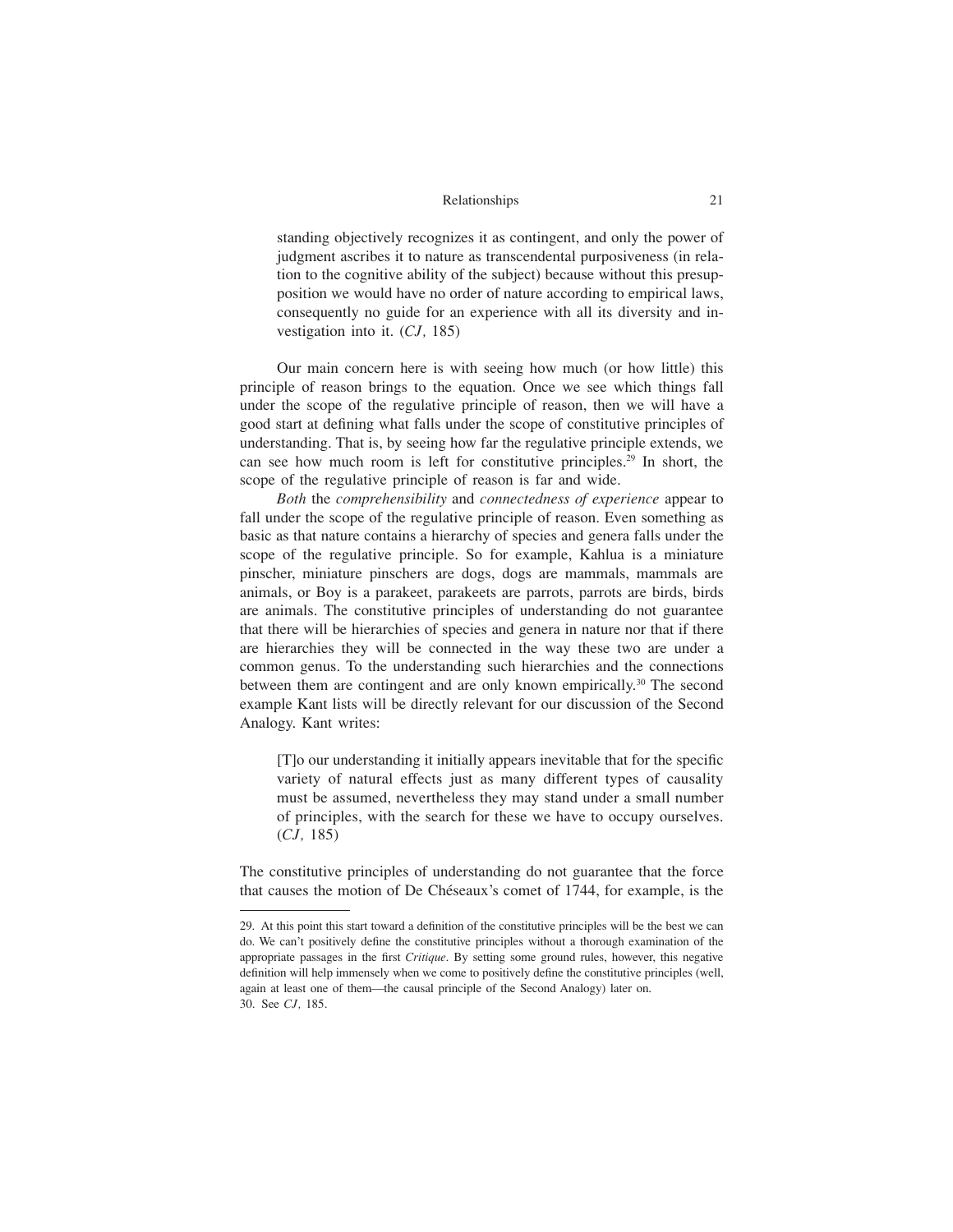same as the cause of the motion of any other body. It is only through regulative principles that we come to the

unity of the cause of all laws of their motion (gravitation), from which we later expand our conquests, and also seek to explain all varieties and apparent deviations from these rules from the same principle, eventually even . . . uniting the distant parts of, for us, an unlimited world system, that is connected through one and the same moving force. (A663/B691)

So it is not understanding, but the regulative principle of reason that allows us to say:

Nature specifies its universal *[allgemeinen]* laws according to the principle of purposiveness for our cognitive ability i.e., to the appropriateness for human understanding in its necessary business to find the universal *[Allgemeine]* for the particular which is presented to it by perception, and on the other hand connection in the unity of the principle for variations. (*CJ*, 186)

Without the regulative guidance of reason,

the specific variety of the empirical laws of nature together with their effects nevertheless could be so great that it would be impossible for our understanding to discover a comprehensible order, to divide its products into genera and species, in order to also use the principles of explanation and understanding *[Verständnisses]* of the one for the explanation and understanding *[Begreifung]* of the other and from such confused materials (actual infinite diversity, our power of comprehension could not measure) to make a connected experience. (*CJ,* 185)

With this discussion of the scope of regulative principles of reason we should have a clearer idea of what would not be not included in the constitutive principles of understanding and this will serve us well as we once again move forward in our positive understanding of one of these principles of understanding.

# ANALOGIES OF EXPERIENCE

In the third section of the system of principles, Kant states that the names of the four groups of principles were "carefully chosen so that the differences, with regard to the evidence and the execution, of these principles is not left unnoticed" (A161/B200). Kant may have intentionally chosen the names of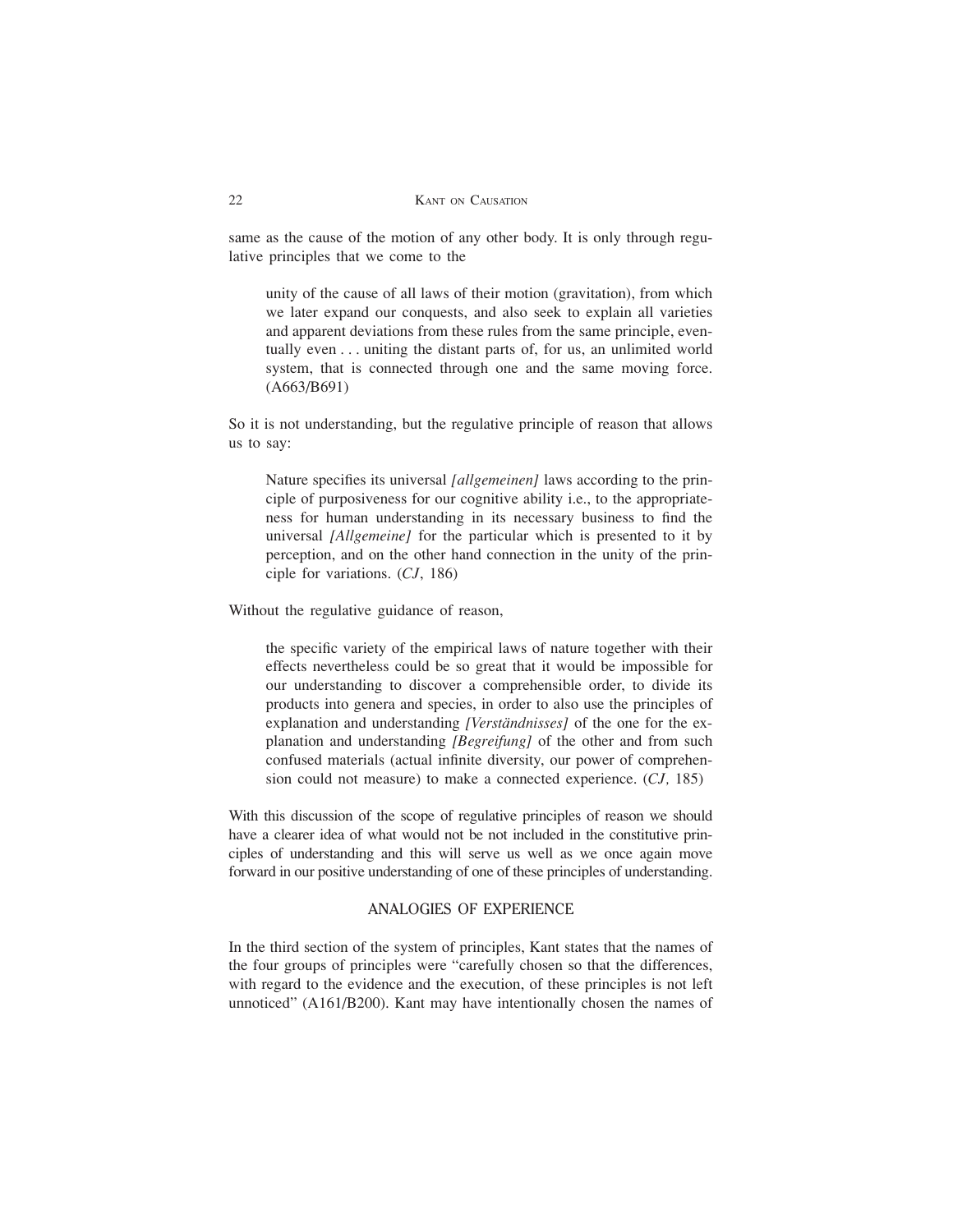the four groups of principles, but his explanation of his reasons for making these choices, it seems to me, is not much more than a hint. In this section I will try to formulate (from Kant's hints) an explanation of the significance of the term *analogy of experience.*

The first hint at an explanation of the significance of the term *analogy* of *experience* comes when Kant gives his comparison of mathematical analogies with philosophical analogies (A179–80/B222–23). In a mathematical analogy we assert that the relation of one number to a second number is the same as the relation of a third number to a fourth number. Mathematical analogies allow us to determine any one of the four numbers if we already know the other three. So for example if we know that  $1:3 = x:9$ , then we know that  $x = 3$ . So, a philosophical analogy, we might expect, would allow us to determine any one of the four members if we already know the other three. But, Kant tells us, philosophical analogies will *not* allow us to determine the fourth member given the other three. For "in philosophy analogies signify something very different from what they represent in mathematics" (A179/B222).

According to Kant, mathematical analogies assert that the relation in which one item stands to a second item is *quantitatively* the same as the relation in which a third item stands to a fourth item. Philosophical analogies, however, assert that the relation in which one item stands to a second item is *qualitatively* the same as the relation in which a third item stands to a fourth. The difference between quantitative relations and qualitative relations is an important one. For it is

only the concept of quantities that allows of being constructed, that is, exhibited *[darlegen] a priori* in intuition. Qualities, however, can be exhibited *[darstellen]* in no other intuition than empirical intuition.  $(A714-15/B742-43)^{31}$ 

Now, "mathematics does not only construct magnitudes (*quanta*) as in geometry, but also mere magnitude (*quantitatem*) as in algebra" (A717/B745). So, with mathematical analogies if three of the quantities are given, then the fourth quantity can be constructed *a priori* in intuition.

With philosophical analogies, however, "from three given members we can cognize and give *a priori* only the relation to a fourth, not *this* fourth *member* itself" (A179–80/B222). For qualities cannot be constructed *a priori*

<sup>31.</sup> See also Section III of the Introduction of the *Jäsche Logic*—although there it is suggested that qualities cannot be exhibited in intuition at all. There Kant writes: "The reason, however, why in mathematics we consider quantities more, lies in that quantities can be constructed in intuition *a priori*, qualities on the other hand cannot be exhibited *[darstellen]* in intuition."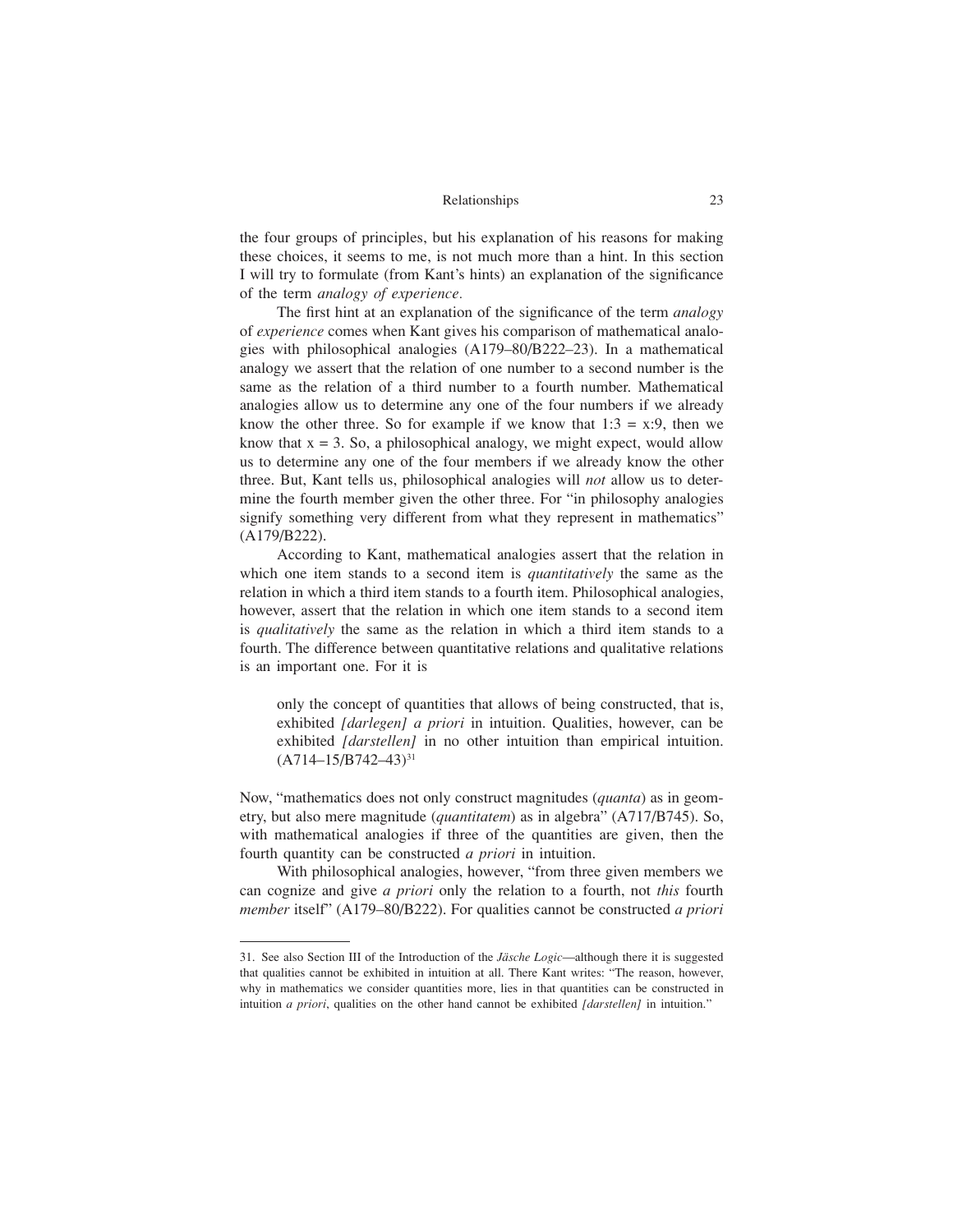in intuition. So, a philosophical analogy does not give us the means to construct the fourth member *a priori* in intuition, $32$  but rather it gives us the knowledge that a fourth member that stands in the specified relation to the three given members is to be found in experience.

The problem with this hint at the meaning of "analogies of experience" is that although we are told what philosophical analogies are not (i.e., they are not mathematical analogies), it doesn't really give us anything positive about analogies in philosophy. One of the things we most want to know about philosophical analogies is where we come up with *two* relations. In the general statement of the Analogies of Experience<sup>33</sup> Kant brings up one relation with which the analogies will deal and with principles of understanding it will be the main relation with which we will be concerned. This is the relation of one perception (*appearance* in A) to another (A177/B218). If this is the first relation, what is the second relation to which it is equal?

One suggestion concerning the source of this second relation is that we should look to the *unity of apperception* as the source of the second relation. Kant himself suggests that "the general principle of the three analogies rests on the necessary *unity* of apperception" (A177/B220). Furthermore, in what is usually considered to be part of one of Kant's early attempts at a transcendental deduction, we find the suggestive remarks that

[a]pperception is the consciousness of thought, i.e., of representations as they are placed in the mind. In this there are three exponents: (1) the relation to the subject, (2) the relation of succession among one an-

<sup>32.</sup> This is the sense in which the analogies (and postulates) "are admittedly constitutive in regard to *experience*, as they make possible *a priori* the *concepts* without which no experience takes place," but they are not "constitutive as regards intuition" (A664/B692). The principles of the analogies and the postulates (and all principles of understanding for that matter) are in Kant's standard sense constitutive principles in that they are required for the possibility of experience. That is, they make experience possible. In this section Kant is using "constitutive" in an unusual way. He is not using "constitutive" and "regulative" in regard to experience, but rather in regard to intuition. Something counts as constitutive *here* only if the object can be constructed *a priori* in intuition. Here Kant includes only the axioms of intuition and anticipations of perception as constitutive in this special sense. "Since these cannot be constructed, they will only concern the relation of existence and can provide nothing other than merely regulative principles. Thus here neither axioms nor anticipations are to be thought, but if a perception in a time relation to another (although undetermined) is given, then it cannot be said *a priori*: *which* other and *how big* a perception, but how its existence is necessarily connected to the first in this mode of time" (A179/ B221–22). When I use "constitutive" and "regulative" in this book I will use them in the standard Kantian sense as spelled out earlier in this chapter and not in the special sense we find here.

<sup>33. &</sup>quot;All appearances stand, as regards their existence, *a priori* under rules of the determination of their relation to one another in one time" (A176–77). "Experience is possible only through the representation of a necessary connection of perceptions" (B218).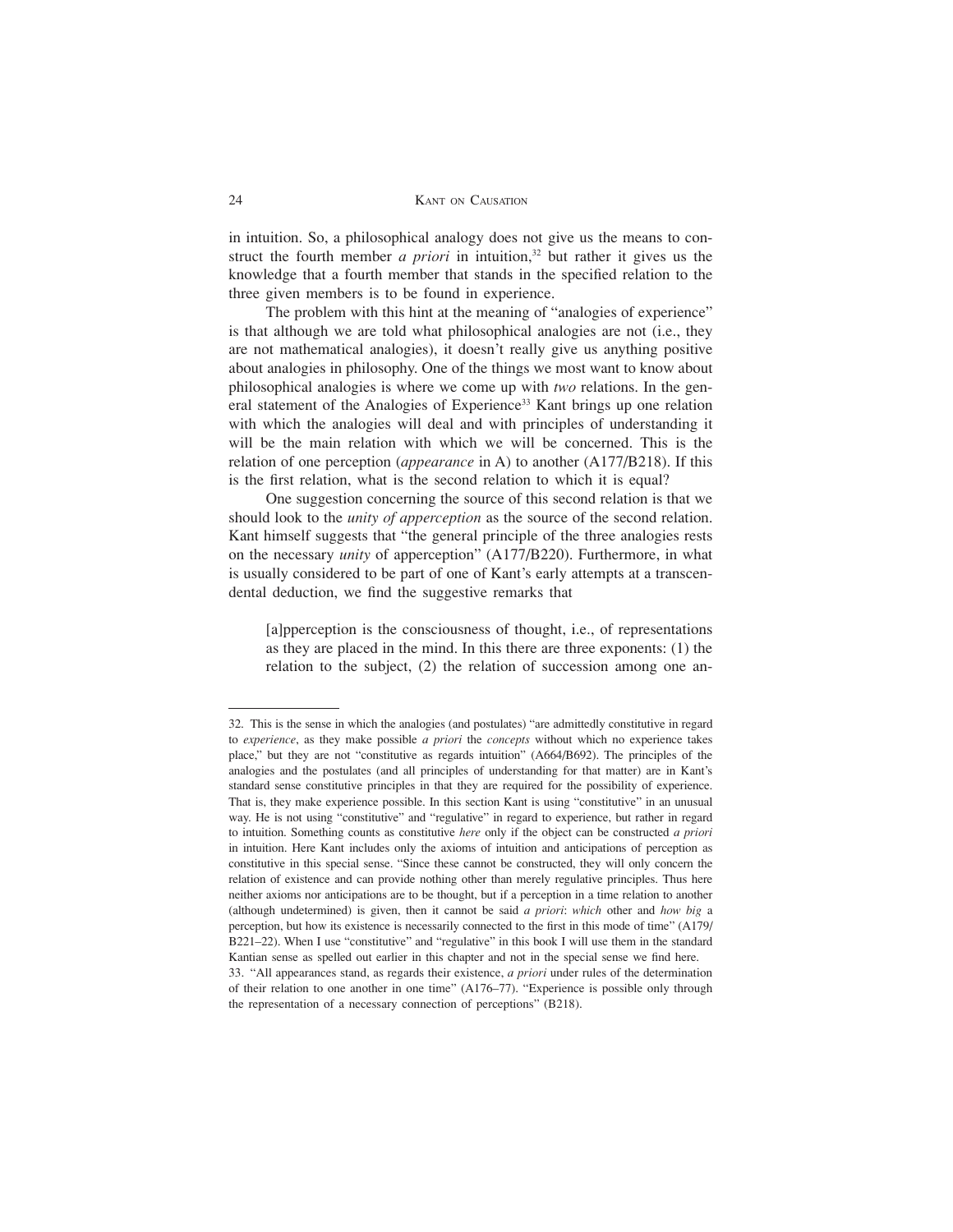other,  $(3)$  of collection. . . . The three relations in the mind require therefore three analogies of appearance, in order to change the *subjective functions* of the mind into objective ones and thereby make them into concepts of the understanding, which give reality to the appearances. (*Reflexionen,* 4674–75)34

I take this to suggest there is an analogy between the mind and appearances (experience). That is, we should expect to find an analogy between the organization of the items united in one consciousness and the organization of the items united in one experience. In consciousness we will be concerned with connections of representations in general, while in experience we will be concerned with connections of perceptions. This is suggested in the second edition statement of the principle of the analogies as well as at A177/B220. Just as representations, which make up one consciousness, must stand in the three relations to one another, there will be three analogous relations in which perceptions that make up one experience must stand to one another.

This suggestion is supported and made more explicit by a second possible source for this second relation. This second suggestion is that we look to the *unity of concepts* as the source of the second relation. Kant writes that we are, "through these principles, justified in combining appearances only according to an analogy with the logical and general unity of concepts" (A181/B224). Of course, it is not just any concept that he has in mind here. He is thinking of the categories (specifically the categories of relation) in their strictly logical employment—that is, the *un*schematized categories. "The category," Kant says, "contains a function that is restricted by no sensible condition" (A181/B224). Such a concept can only be employed as "the unity of the thought of a manifold in general." "Through a pure category . . . no object is determined, but rather only the thought of an object in general, according to various modes, is expressed" (A247/B304).

In the principles, however, we are concerned not with thought in general, but with the contents of human sensibility. What Kant thinks we need from the principles is a function that is, unlike a pure category, restricted by sensible conditions, but nonetheless remains *analogous* to the pure category. In order to get both of these, the principle must provide a formula for the unity of a given sensible manifold. The principle will thus be restricted by sensible conditions, but it will also be analogous to the category, because the category provides a formula for the unity of the thought of a manifold in general. The principle will attain this twofold goal by utilizing the *schema* of a pure concept of understanding. An analogy, in particular, will attain this twofold goal by utilizing the schema of the appropriate category of relation.

<sup>34.</sup> *Kants gesammelte Schriften,* Volume 17, 647–48.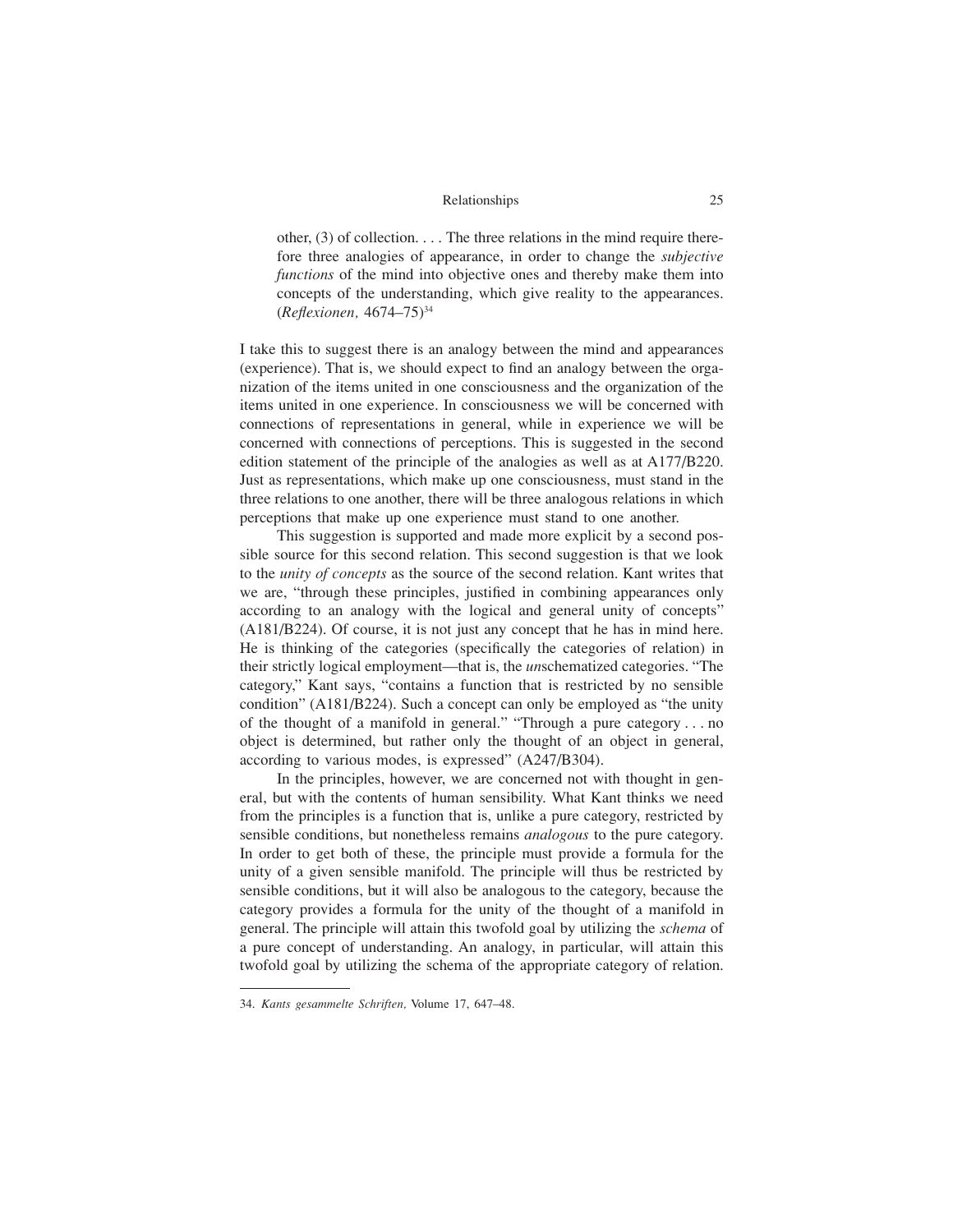As we saw above, a schema of a pure concept of understanding expresses a determinate temporal structure. For the categories of relation in particular the schema will express a determinate temporal relation between representations. By following the formula of the schema we would thus ensure that we were staying within the bounds of appearances (i.e., we would be restricting ourselves to sensible conditions), because we will always be concerned with some determinate temporal relation. This is precisely what occurs in the principles. It is not the pure concept that Kant invokes in each principle, but it is the *schema* of the pure concept. So by sticking with the schema in the principles it is guaranteed that the principles are restricted to sensible conditions.

The use of the schema in the principles also ensures that the principles are analogous to the pure concepts. Again as we saw above, the schema of a pure concept translates into a determinate temporal structure what was, in the pure concept, only a determinate structure of thought. So, when in the principles we utilize the schema of a pure concept we will be dealing with a determinate temporal structure that is the sensible analog of the determinate structure of thought that is found in the pure concept. For the analogies, in particular, when we utilize the schema of a category of relation we will be dealing with a determinate temporal relation that is the sensible analog of the determinate relation of thought that is found in the appropriate pure concept.

Thus, in the analogies the use of the schema not only provides the conditions that restrict the use of the analogies to experience, but it also reveals the source of the second relation. For the use of the schema in the analogies allows the three relations of items in sensible intuition (as expressed in the analogies) to be equated with the three relations of items in thought (as expressed in the categories of relation).

# KANT AND HUME

The Second Analogy is often regarded as the central text in which Kant attempted to answer Hume's skepticism concerning the causal principle. Evaluating the success of the Second Analogy in this regard is not a particularly easy task. This evaluation is complicated in large part by the controversial choices one must make in order to begin to evaluate the Second Analogy as an answer to Hume. Two claims that generally are not regarded as being controversial are these: there is some causal principle that Hume in some way doubted, and in the Second Analogy Kant intends to prove some causal principle that Hume in some way doubts. This is where widespread agreement ends. From this point in order to evaluate how Kant's proof of the causal principle stands as an answer to Hume we must be clear about three main things.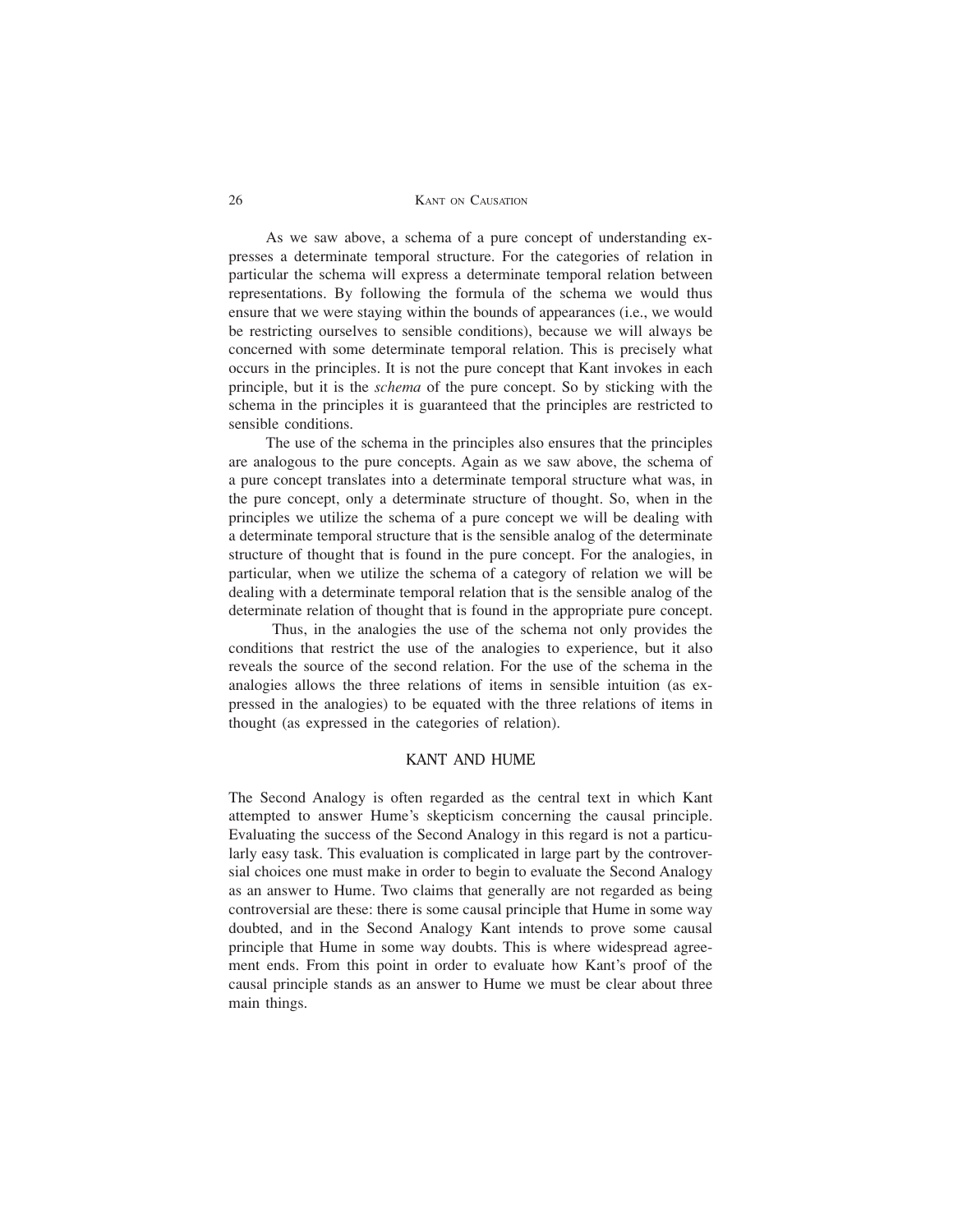First is the nature of Hume's doubt. Naturally, if we hope to solve anything we must be clear about which causal principle (or principles) Hume doubts. We must also be clear about the precise nature of Hume's skepticism concerning the causal principle(s) in question.

Second is the nature of Kant's arguments in the Second Analogy. In terms of Kant's arguments in the Second Analogy, we first must be clear about the precise nature of the principle Kant intends to prove. We must also be clear about the strategy Kant uses to prove this causal principle, and of course we must be clear about whether or not Kant's proof is any good.

The third thing we must be clear about is the way Kant's arguments relate to Hume's doubt. In order to be clear about the relationship between Kant's arguments and Hume's doubts there are three further things we must be clear about. First of all it will be helpful to determine what Kant takes Hume's doubt to involve. Naturally, if Kant misunderstands Hume's doubt, it will be less likely that his argument in the Second Analogy constitutes a successful answer to Hume. Secondly, we need to decide whether or not the causal principle Kant argues for is the same as at least one of the principles that Hume doubts. Clearly, if Hume doubts one principle while Kant proves a different principle, this will make it extremely unlikely that Kant's argument constitutes a successful answer to Hume. Lastly, we must be clear about what sort of "answer" we are looking for. On the one hand, we might think an argument provides an answer to someone's position in the sense that the argument provides a sound refutation of the person's position. For an answer in this sense what counts is simply arguing validly from true premises to a conclusion that is inconsistent with the other person's position. On the other hand, we might think an argument provides an answer to someone's position in the sense that the argument provides a refutation which that person does or should (if that person wants to maintain a logically consistent position) accept. That is, for an answer in this sense what counts is arguing validly from premises that the other person accepts as true to a conclusion that is inconsistent with the other person's position. It should be clear that Kant believes his answer to Hume is an answer in the first sense—that is, it is a sound refutation of Hume's skepticism concerning the causal principle. It is important to keep in mind, however, that it does not appear Kant intends to provide an argument that is an answer to Hume *only* in the first sense. As Lewis White Beck suggests, Kant intends for his proof of this causal principle to be one that proceeds from premises that Hume does or should (if he is to remain consistent with himself) accept.<sup>35</sup> In this book when I focus on how Kant's argument stands as an answer to Hume I will focus more on

<sup>35.</sup> See "A Prussian Hume and a Scottish Kant," in *Essays on Kant and Hume* (New Haven: Yale University Press, 1978), 111–29.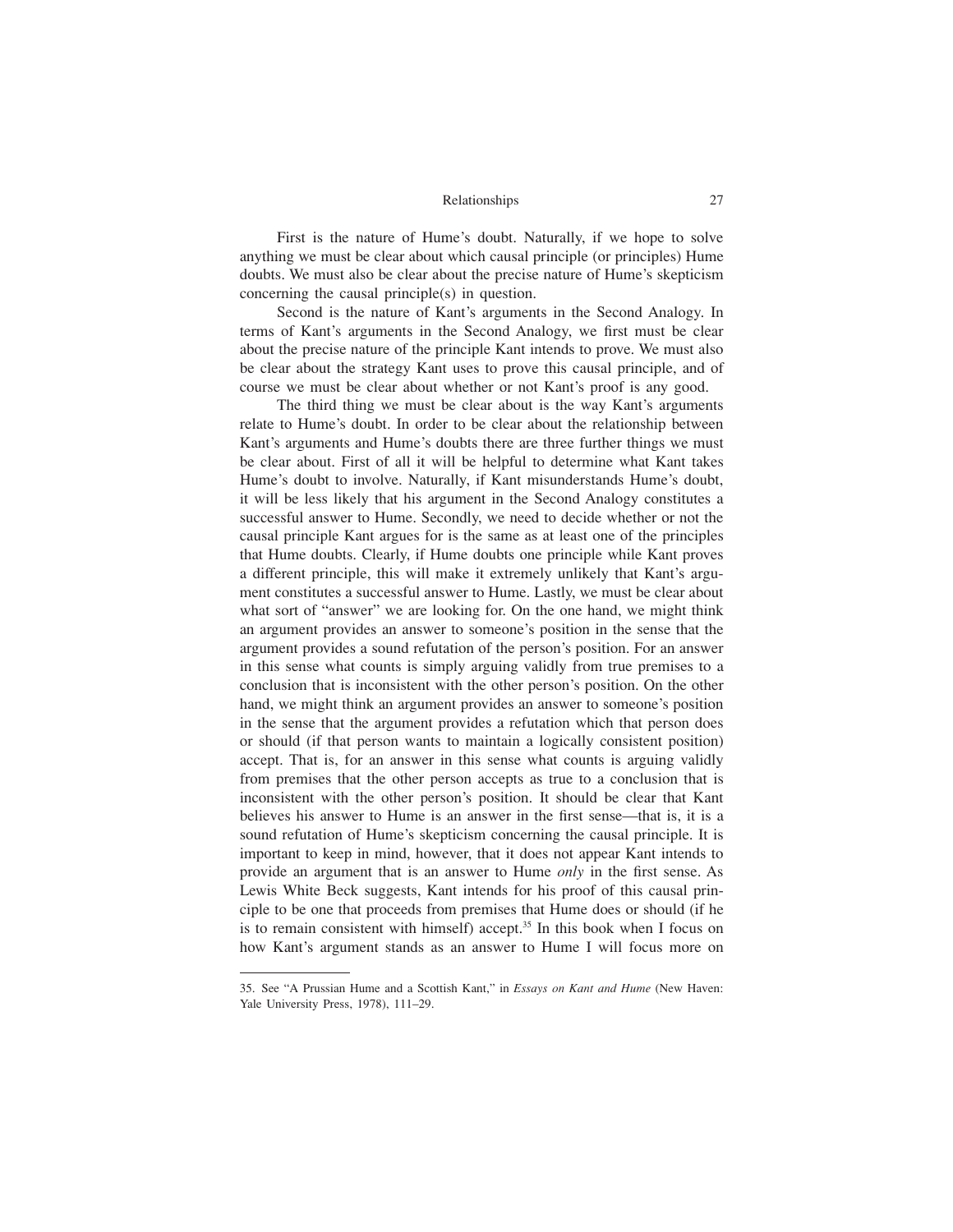whether Kant's argument is an answer in the second sense than on whether it is an answer in the first sense.

# *Hume's Doubt*

At the beginning of his discussion of cause and effect Hume writes that he will examine two questions concerning this idea:

First, for what reason we pronounce it *necessary,* that everything whose existence has a beginning, should also have a cause?

Secondly, why we conclude, that such particular causes must *necessarily* have such particular effects; and what is the nature of that *inference* we draw from the one to the other and of the *belief* we repose in it?36

The causal principle that is to be the subject of Hume's doubt and Kant's proof is the principle mentioned in the first of these two questions. That is, as Hume puts it, the principle that "whatever begins to exist, must have a cause of existence."37 This is reminiscent of the formulation we find in the first edition version of the principle of the Second Analogy, where Kant states the principle he is going to prove as, "Everything that happens (begins to be) presupposes something upon which it follows *according to a rule*" (A189).

When we say that this is the principle that is the subject of Hume's doubt and Kant's proof, we need to be clear about exactly what is at issue. It is often thought that what is at stake is simply the truth of this causal principle. As it turns out, however, this is not right. Hume writes:

'Tis a general maxim in philosophy, that *whatever begins to exist, must have a cause of existence.* This is commonly taken for granted in all reasonings, without any proof given or demanded. 'Tis suppos'd to be founded on intuition . . . but here is an argument, which proves at once, that the foregoing proposition is neither intuitively nor demonstrably certain.<sup>38</sup>

It is the possibility of demonstrating this causal principle that Hume doubts. That is, Hume denies that the "Principle, *that whatever begins to exist must have a Cause of Existence* . . . was founded on *demonstrative* or *intuitive Certainty*."39 It is not the principle itself that Hume doubts, but

<sup>36.</sup> *Treatise,* Bk. I, pt. III, § III, 78.

<sup>37.</sup> Ibid.

<sup>38.</sup> Ibid., 78–79.

<sup>39.</sup> *A Letter from a Gentleman to His Friend in Edinburgh,* ed. Eric Steinberg (Indianapolis: Hackett Publishing Company, 1977), 118. See also Hume's claim at *Treatise* Bk. I, pt. III, § III, 82.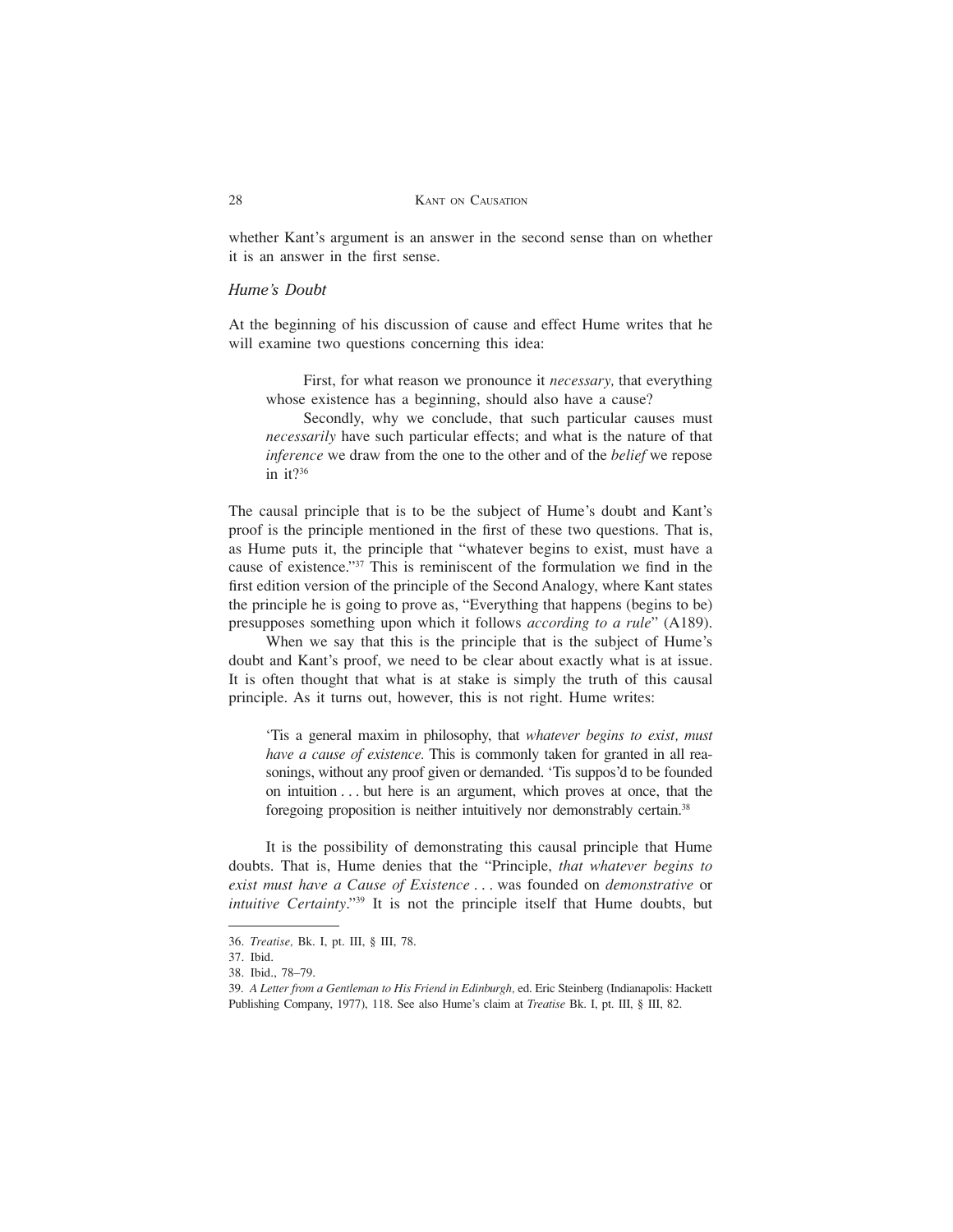Hume doubts that this principle is subject to a rational demonstration.<sup>40</sup> Hume is emphatically clear on this point. In responding to criticism of his supposed denial of this principle in the *Treatise,* Hume writes that

it being the Author's Purpose, in the Pages cited in the Specimen, to examine the Grounds of that Proposition; he used the Freedom of disputing the common Opinion, that it was founded on *demonstrative* or *intuitive Certainty;* but asserts, that it is supported by *moral Evidence,* and is followed by a Conviction of the same Kind with these Truths, *That all Men must die,* and that *the Sun will rise To-morrow.* Is this any Thing like denying the Truth of that Proposition, which indeed *a Man must have lost all common Sense to doubt of?*<sup>41</sup>

It is interesting to note that on this score Kant gets Hume exactly right. That is, Kant realizes that what is at stake is not the principle itself, but rather the rational grounding of that principle. Kant writes that for Hume

the question was not whether the concept of cause was right, useful and, in view of the whole of natural cognition *[Naturerkenntnis]*, essential, for Hume had never called this into question, but whether it could be thought through reason *a priori*. . . . It was only a question of the source of this concept not the indispensability of its use. (*Prolegomena*, 258–59)

It appears that Hume also has doubts concerning the principle that "particular causes must *necessarily* have such particular effects<sup>"42</sup> Again it looks to me that Hume does not doubt the principle itself, but he doubts that the inference we draw from cause to effect is grounded in reason. Instead, " 'Tis only from experience and the observation of their constant union, that we are able to form this inference; and even after all, the inference is nothing but the effects of custom on the imagination."43 We will see in chapter 5 that whatever Kant thinks about this principle in general, proving this principle does not figure in as part of his proof in the Second Analogy. So answering Hume's doubts about this principle will not play a role in his response to Hume *in the Second Analogy*.

<sup>40.</sup> Of course, if we believe that the causal principle is false, then this would give us reason to doubt there could be a demonstration of the causal principle (on the assumption that nothing false can be demonstrated), but this is not, as we will see below, Hume's reasons for doubting the causal principle can be demonstrated.

<sup>41.</sup> *A Letter from a Gentleman to His Friend in Edinburgh*, 118.

<sup>42.</sup> *Treatise,* Bk. I, pt. III, § III, 78.

<sup>43.</sup> Ibid., Bk. II, pt. III, § I, 405.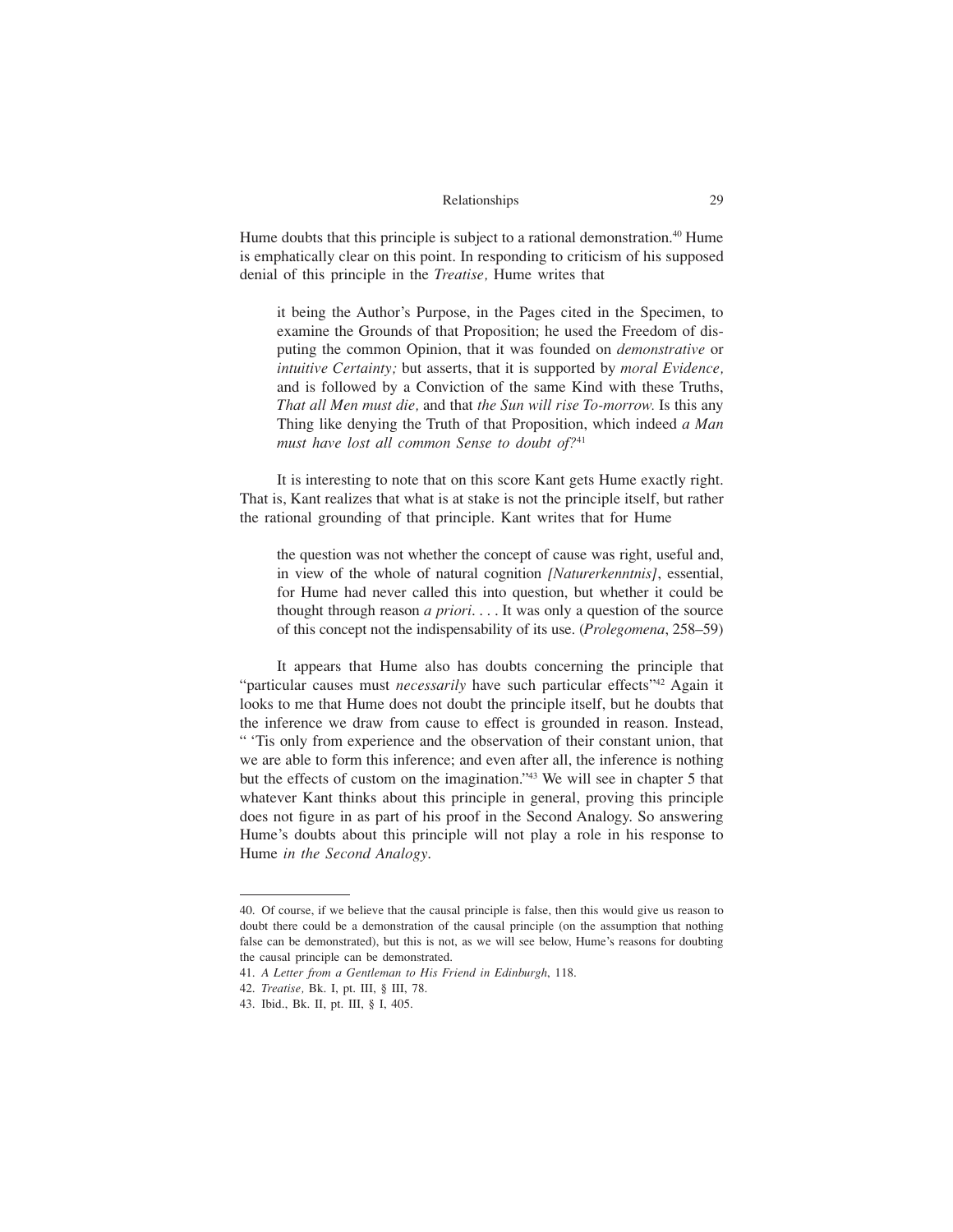# *Hume's reasons for doubting the possibility of demonstration*

According to Hume, a belief can be grounded in one of two ways: either we can provide a demonstration for it or else it is founded on observation and experience. According to Hume, the opposite of any belief that can be given a demonstration is itself impossible. That is, the negation of any belief that can be demonstrated implies a contradiction or absurdity.44 In the case of the causal principle it is the possibility of a demonstration that is at issue. To demonstrate the causal principle, we have to be able to demonstrate that every beginning of existence must have a cause of existence. Demonstrating this requires that the opposite of the causal principle be impossible. That is, it must be impossible for there to be a beginning of existence that does not have a cause. In order to show this we would have to show that the possibility of a beginning of existence without a cause implies some contradiction or absurdity. Hume argues, however, that the possibility of a beginning of existence without a cause does not imply any contradiction or absurdity. Hume's argument for this relies on his separability thesis.

Hume introduces his separability thesis when he argues against the view that abstract ideas can represent a multitude of different things equally well, because abstract ideas are themselves general—that is, the features of the ideas are themselves imprecise.45 Hume's separability thesis consists in the following four claims: (1) "whatever objects<sup>46</sup> are different are distinguishable,"  $(2)$ "whatever objects are distinguishable are separable by the thought and imagination," (3) "whatever objects are separable [by the thought and imagination] are also distinguishable," and (4) "that whatever objects are distinguishable are also different."47 Hume's argument against the possibility of demonstrating the causal principle utilizes the first two claims of the separability thesis.

Hume argues that the idea of a cause and the idea of a beginning of existence are distinct ideas, because " 'twill be easy for us to conceive any

<sup>44.</sup> Hume's views on the results of demonstrations can be found in a number of places. See for example the Abstract of the *Treatise,* 650, The beginning of Section IV of the *Enquiry,* the end of Section IV of the *Enquiry*.

<sup>45.</sup> *Treatise,* Bk. I, pt. I, Section VII. Hume's argument in this section is more simply, but less straightforwardly labeled his argument against abstract ideas. Whenever I refer to Hume's argument against abstract ideas this should be taken as shorthand for referring to Hume's argument against the view that abstract ideas can represent a multitude of different things equally well, because the features of the ideas are themselves general.

<sup>46.</sup> It may be worth reminding ourselves that, at least here when dealing with the separability thesis and the argument against abstract ideas, when Hume writes about an object he means an object that can appear to the senses—that is, an impression. So the *objects* in the separability thesis will not be some third division along with the *impressions* and *ideas* of the copy thesis because the *objects* in the separability thesis just are the *impressions* of the copy thesis. 47. *Treatise,* Bk. I, pt. I, § VII, 18.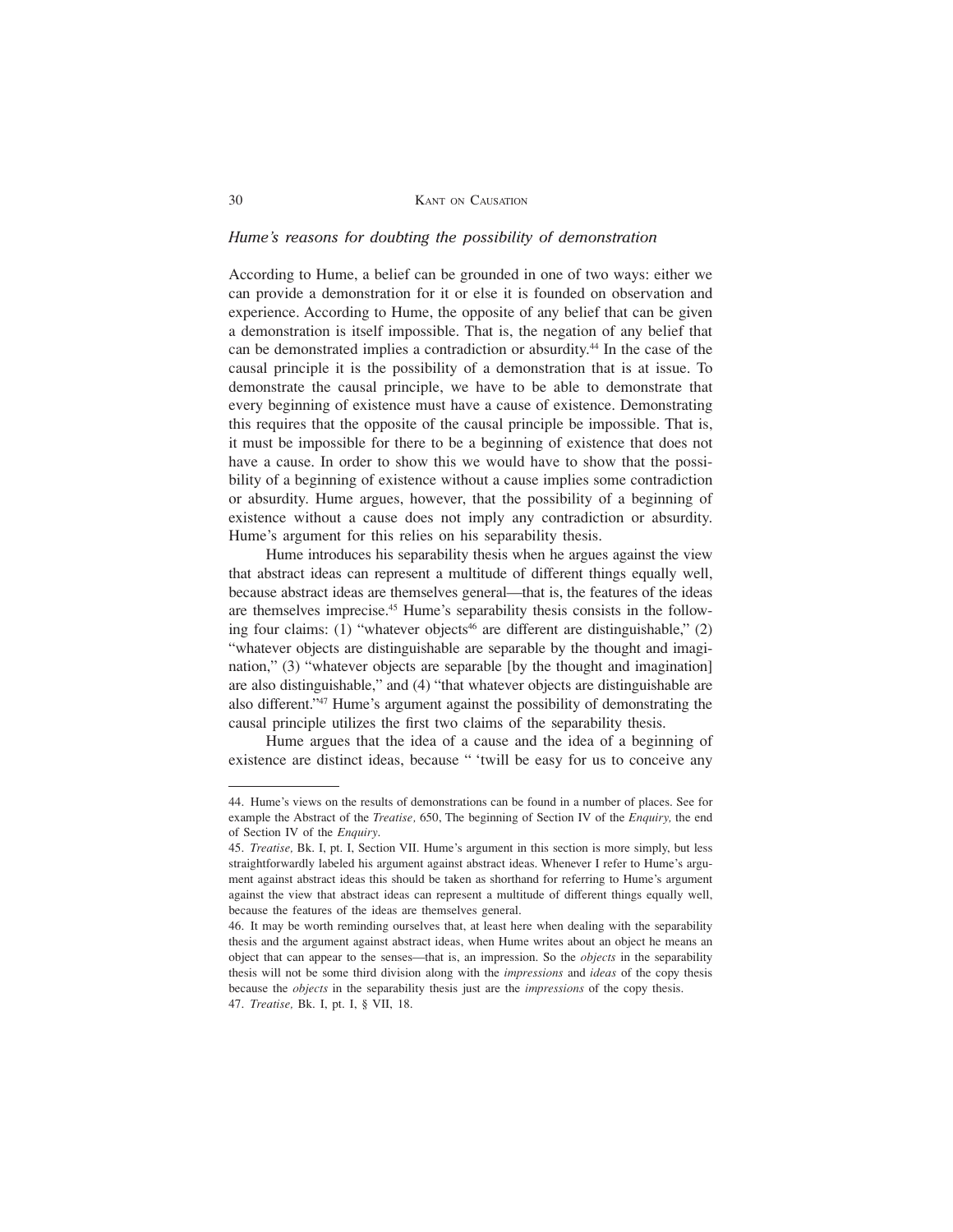object to be non-existent this moment, and existent the next, without conjoining to it the distinct idea of a cause or productive principle."48 Since a cause and a beginning of existence are distinct ideas, according to the first part of the separability thesis, it follows that they are also distinguishable ideas. Since the idea of a cause and the idea of a beginning of existence are distinguishable ideas, according to the first part of the separability thesis, it follows that they are also separable by the thought and imagination. Hume then concludes that since the idea of a cause and the idea of a beginning of existence are separable by the thought and imagination, so too can a cause be separated from a beginning of existence in reality. In order to reach this conclusion Hume utilizes his copy thesis in much the same way as he does in his argument against abstract ideas.<sup>49</sup>

Hume's copy thesis requires that (1) "All our simple ideas in their first appearance are deriv'd from simple impressions, which are correspondent to them, and which they exactly represent," $50$  (2) "every simple impression [has] a correspondent idea,"51 and (3) all complex ideas are composed of simple ideas.52 As a result, according to Hume "impressions and ideas differ *only* in their strength and vivacity."53

In his argument against abstract ideas Hume argues that all of our impressions (that is, the objects that "can appear to the senses") $54$  must appear in the mind in a precise degree of quantity and quality. In order to apply this same conclusion to ideas, Hume utilizes this result of the copy thesis. Since the conclusion that all of our impressions must appear in the mind in a precise degree of quantity and quality "is not founded on any particular degree of vivacity,"55 the same must be true of our ideas—that is, ideas must appear in the mind in a precise degree of quantity and quality. *Here* Hume will argue, since the argument for the separability of the idea of a cause and the idea of a beginning of existence "is not founded on any particular degree of vivacity," there is nothing to keep us from applying this argument to the objects that can appear to the senses (that is, impressions). Since the idea of

<sup>48.</sup> Ibid., Bk. I, Pt.. III, § III, 79.

<sup>49.</sup> See note 45 above in this chapter.

<sup>50.</sup> *Treatise,* Bk. I, pt. I, § I, 4. There are italics in the original text.

<sup>51.</sup> Ibid., 3.

<sup>52.</sup> At *Treatise,* Bk. I, pt. I, § I, 4, Hume writes that "we find, that all simple ideas and impressions resemble each other; and as the complex are formed from them, we may affirm in general, that these two species of perception are exactly correspondent." In the *Enquiry* Hume writes that "when we analyse our thoughts or ideas, however, compounded or sublime, we always find, that they resolve themselves into such simple ideas as were copied from a precedent feeling or sentiment." (§ II, 11).

<sup>53.</sup> *Treatise,* Bk I, pt. I, § VII, p. 19, italics added.

<sup>54.</sup> Ibid.

<sup>55.</sup> Ibid.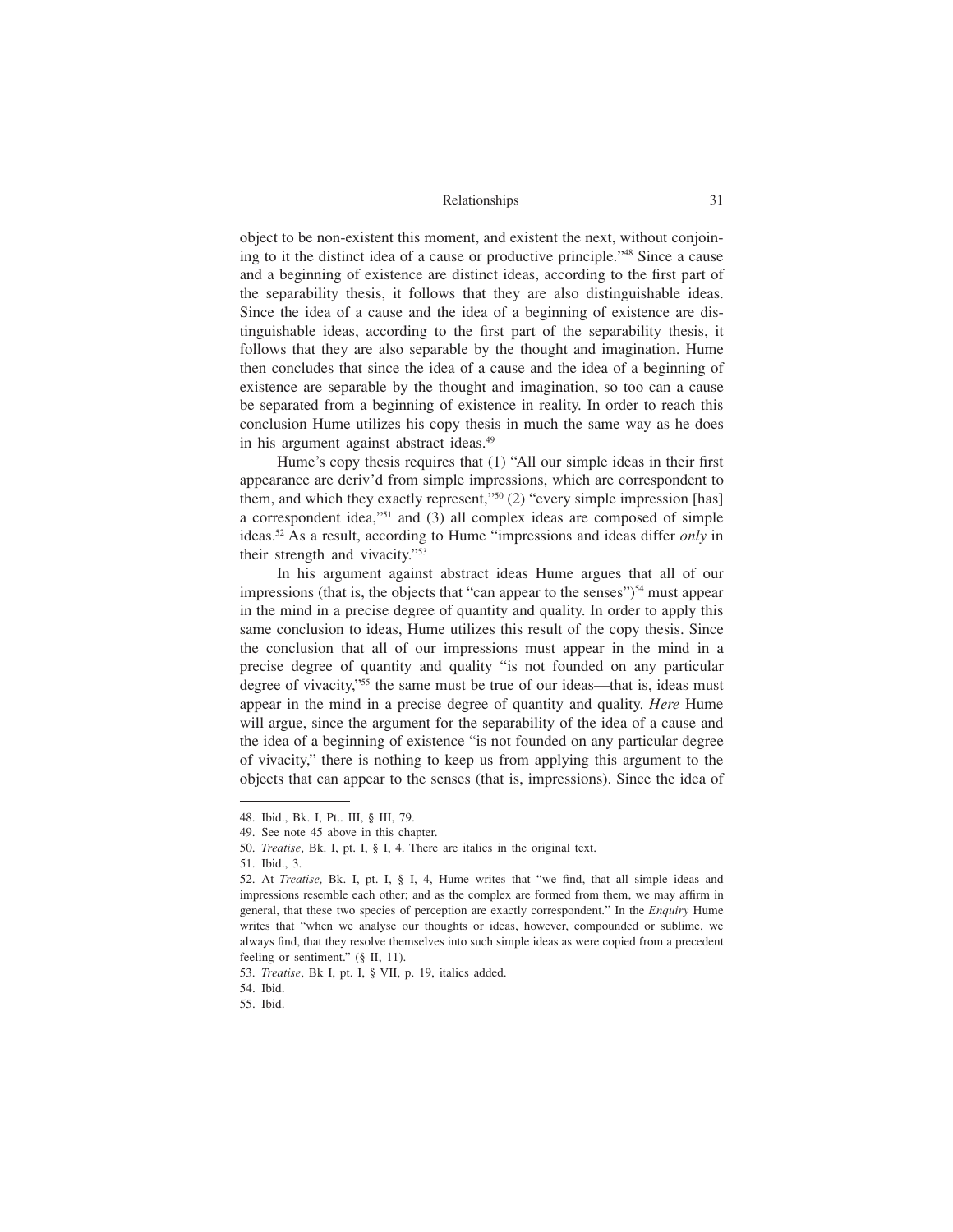a cause is separable from the idea of beginning of existence, so too can a cause be separated from a beginning of existence in reality.

Now, since it is possible that a cause is separated from a beginning of existence in reality, the supposition of "the actual separation of these objects is so far possible, that it implies no contradiction nor absurdity."56 Since the possibility that there is a beginning of existence without a cause does not imply any contradiction or absurdity, it will not be possible to demonstrate that every beginning of existence must have a cause.

## *Transcendental proof and Kant's proof of the causal principle*

Kant agrees with Hume that the causal principle cannot be proven (demonstrated) exclusively by use of the principle of contradiction. That is, Kant agrees that the negation of the principle does not imply a contradiction. The possibility of an uncaused beginning of existence does not imply any contradiction. The negation of the principle would imply a contradiction only if the principle was what Hume would call a relation of ideas and Kant would call an analytic claim. According to Kant, in an analytic claim the concept of the predicate is in some sense contained within the concept of the subject. In other words, it does not extend the concept of the subject. The causal principle is not analytic, so Kant agrees with Hume that the concept of a cause is not included in the concept of a beginning of existence.

According to Hume, if the causal principle is not a relation of ideas, then it must be a matter of fact. According to Kant if the causal principle is not analytic, then it must be synthetic. For a synthetic claim the concept of the predicate is not contained within the concept of the subject. That is to say, concept of the predicate extends (goes beyond) the concept of the subject. Whether or not the concept of the predicate is rightly applied to the concept of the subject cannot be determined by simply examining the content of either or both of the two concepts. Since the correctness of a synthetic judgment cannot be determined solely by the content of one or both of the two concepts, something else is required for determining correctness. In order to prove a synthetic claim, we need some "third thing" to test our claim against. Typically, we need some intuition in which the subject and the predicate are connected as claimed.

If this is Kant's position, it begins to look as if he must simply give in to Hume and accept that the causal principle can only be proven through observation and experience. For, on the one hand, Hume says that there are only two types of proof: demonstrations and proofs based on observation and experience. Since Kant believes no contradiction is implied by the negation

<sup>56.</sup> *Treatise,* Bk. I, pt. III, § III, 80.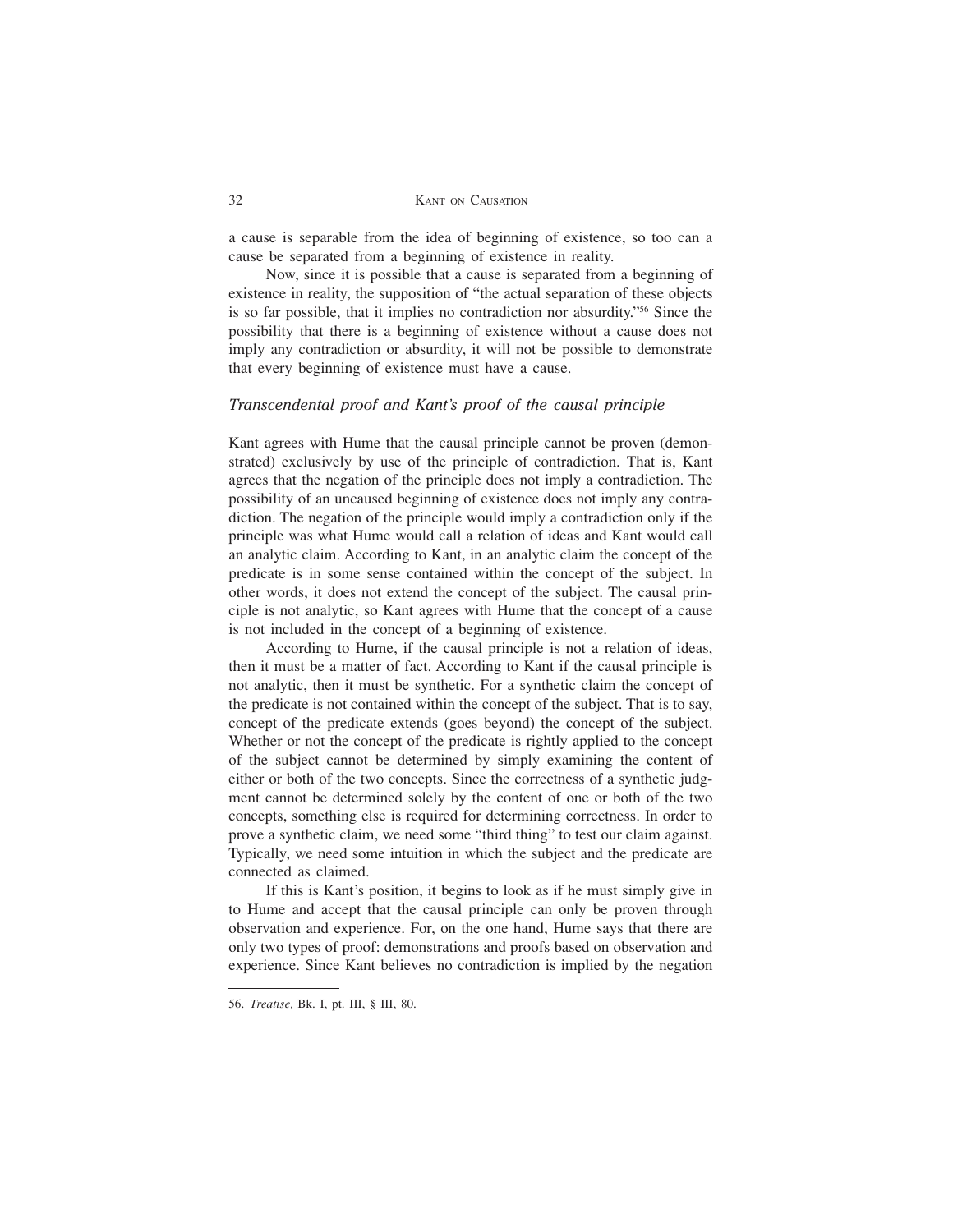of the causal principle, then as Hume says there cannot be any demonstration of the causal principle. Hence, it looks as if Hume can argue that the causal principle must be based on observation and experience just as he thought. Kant believes, however, this conclusion can and must be avoided. Clearly Hume would be right if demonstrations and proofs from observation and experience actually were the only two possibilities. Kant argues, however, that as a result of his limited empiricist framework, Hume failed to realize there is a third type of proof—*transcendental* proof.

Transcendental proofs have something in common with each of the other two types of proof. Like proofs based on observation and experience, transcendental proofs are used to prove synthetic claims. So like proofs based on observation and experience, transcendental proofs require some third thing to make the connection between the subject and the predicate. In the case of some claims, such as those of mathematics, this third thing is still some intuition as it was for proofs based on observation and experience, but it is an *a priori* intuition. We give proofs in mathematics by making reference to the features of the pure intuitions of space and time. We can demonstrate the connection between the subject and predicate by showing that they are properly connected in the pure intuition of space and time. For some other claims, however, this third thing is not simply the *a priori* intuitions of space and time. Transcendental proofs of these claims instead appeal to what is required for the *possibility of experience*. In order to demonstrate these claims we must show that unless the subject and predicate are connected in the appropriate way, experience itself is not possible. That is, we must show that no possible experience is one in which the subject and predicate are *not* connected in the appropriate way.

Although transcendental proofs are used, like proofs from observation and experience, to prove synthetic claims, they are also similar in some ways to demonstrations. Transcendental proofs are like demonstrations in that transcendental proofs provide necessity. That is, the conclusion of a transcendental proof must be true. For transcendental proofs that depend on *a priori* intuition to make the connection between subject and predicate, the necessity comes in because the intuition is *a priori*. For transcendental proofs that depend on the possibility of experience, the necessity comes in because in order for experience to be possible, the subject and the predicate must be connected in the specified way.

According to Kant, the causal principle is one of these synthetic claims that must, if it is to be proven at all, be proven through a transcendental proof that depends on the possibility of experience. The causal principle is demonstrated through a transcendental proof and so is not proven through observation and experience. At this point, in order to complete the evaluation of Kant's argument as an answer to Hume's skepticism about the causal principle,